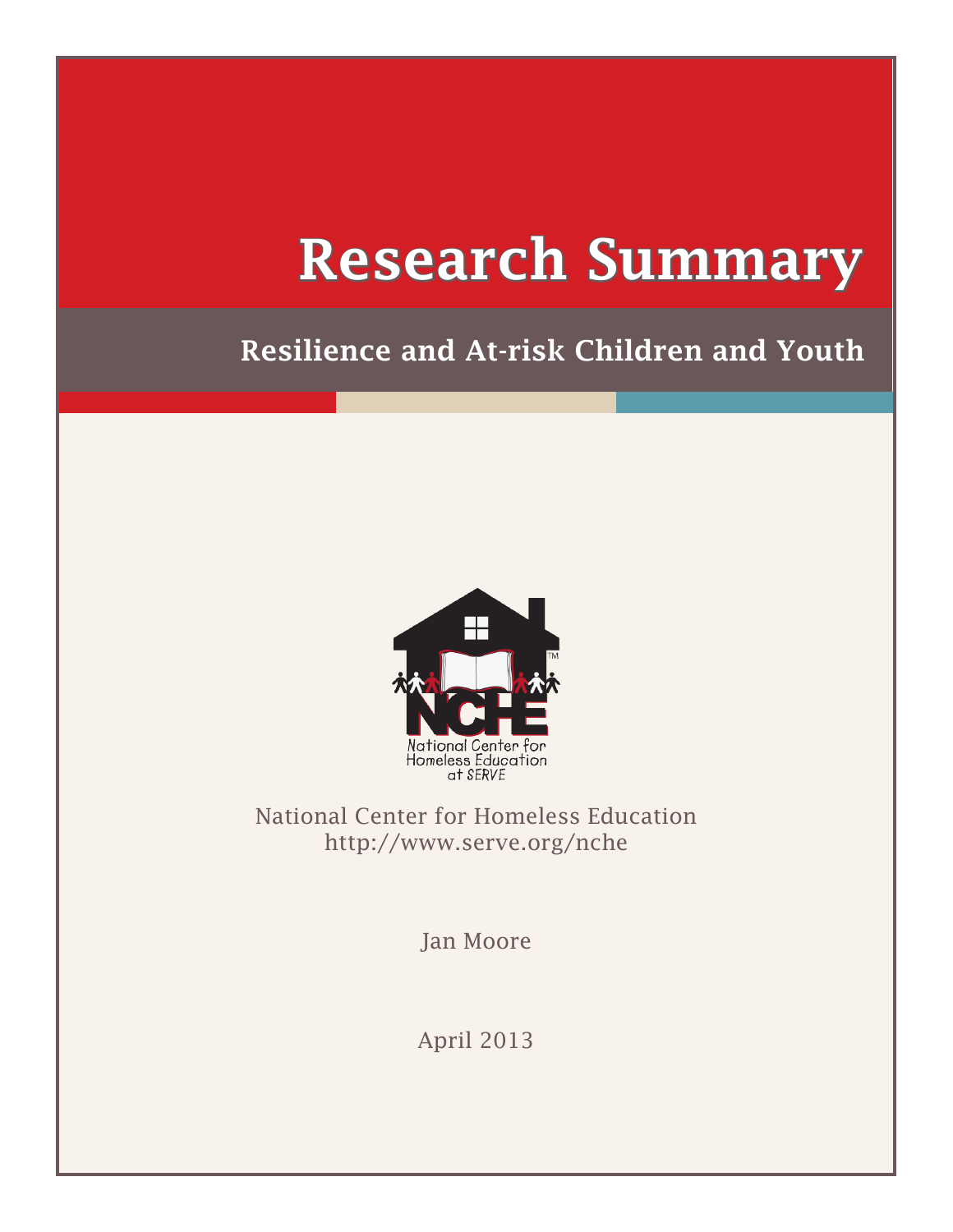# **Table of Contents**

| Table 1. Commonly Observed Predictors of Resilience in Young People |
|---------------------------------------------------------------------|
|                                                                     |
|                                                                     |
|                                                                     |
|                                                                     |
|                                                                     |
|                                                                     |
|                                                                     |
|                                                                     |
|                                                                     |
|                                                                     |
|                                                                     |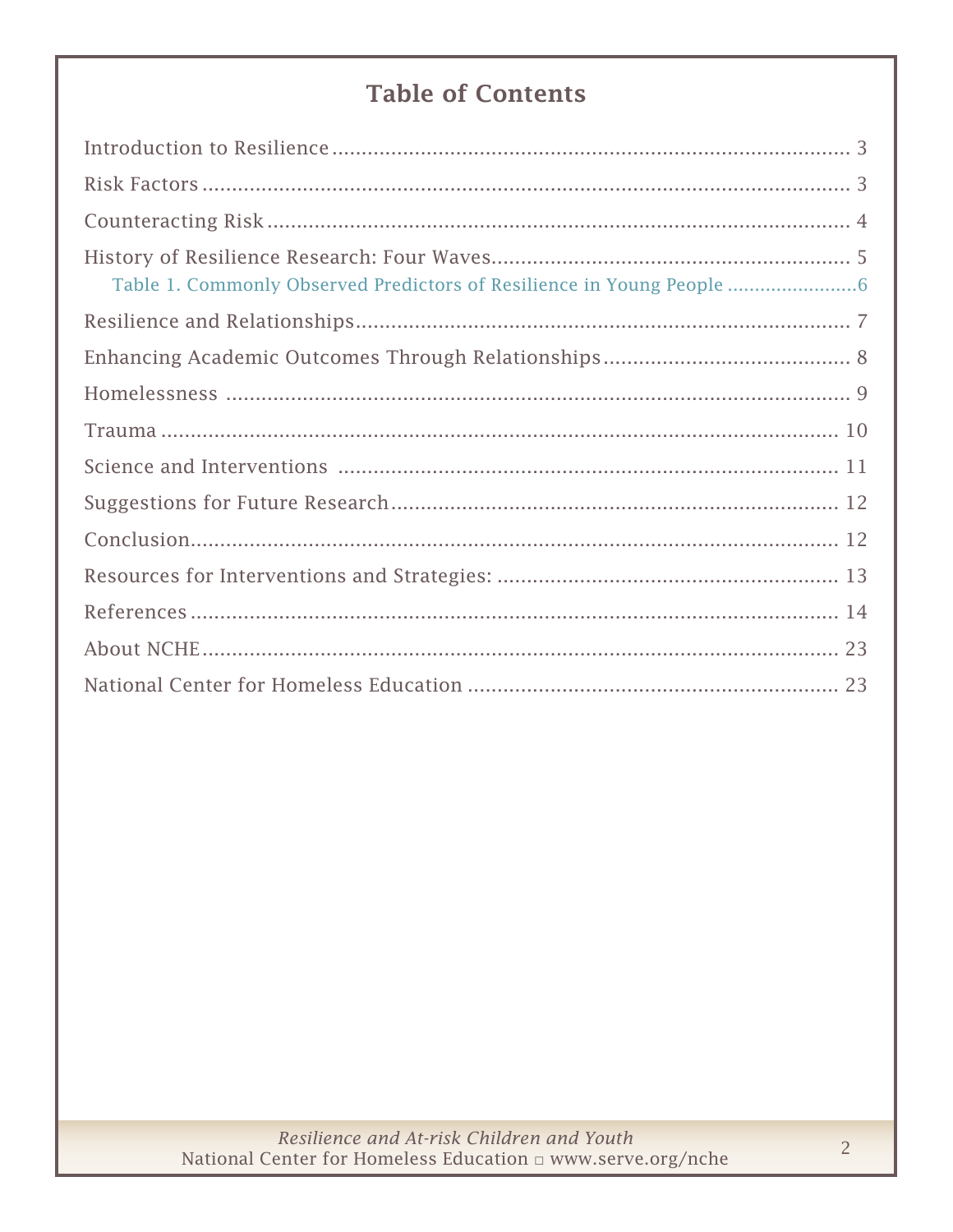## Introduction to Resilience

<span id="page-2-0"></span>Today's children are growing up in an increasingly stressful world. As everyone faces stress at some point, unfortunately it is unrealistic to think that children can be shielded completely from experiencing stress. For most students, stress stems from the pressure to succeed academically or in an extracurricular activity, or worry over how to deal with a demanding teacher or a difficult peer. Exposure to moderate stressors, challenges, and risks can help children develop effective coping responses and resilience (Rutter, 1981); but students experiencing homelessness may face particularly difficult and harmful challenges such as poverty, residential and/or school mobility, family or neighborhood violence, and inadequate nutrition. Homeless students are unique individuals who experience a variety of living situations, and family, school, and community environments, all of which have distinctive factors that may influence students' ability to be successful.

Homelessness often has been the result of insufficient resources; as a result, social service organizations historically have approached the problem from a material perspective of providing food and shelter (Burt, 2002). Homeless service agencies, however, often provide non-material aid, such as advocacy and education,<sup>1</sup> in an effort to help individuals build intangible resources that they might translate later into more concrete benefits. One such intangible, resilience, has received increased attention recently in a growing body of literature that has reported not only the psychological and academic impacts of homelessness, but also has highlighted ways to strengthen the resilience of children and youth experiencing homelessness.

#### **The root word for resilience is resile, which means to bounce back or rebound after being stressed**

The root word for resilience is *resile*, which means to bounce back or rebound after being stressed (Agnes, 2013; Smith, et al., 2008). Although many definitions of resilience have been proposed, all contain two common elements: 1) An exposure to great risk; and 2) Corresponding factors that help promote positive outcomes or reduce negative outcomes (Fergus & Zimmerman, 2005; Fraser, Galinsky, & Richman, 1999; Luthar & Ziegler, 1991). Resilience is described as a dynamic development process of responding more positively than expected after facing risk (Glennie, 2010). It is measured by how well someone reacts to a threat using his own abilities and available support systems (Condly, 2006).

#### Risk Factors

Risk is the probability of a future situation occurring, the likelihood that a problem will be "created, maintained, or exacerbated" (Fraser & Terzian, 2005) given certain conditions. Risk factors are the

1 See, for example, the model promoted by the National Coalition for the Homelessness: *How You Can Help End Homelessness* at *[http://www.nationalhomeless.org/want\\_to\\_help/index.html](http://www.nationalhomeless.org/want_to_help/index.html)*.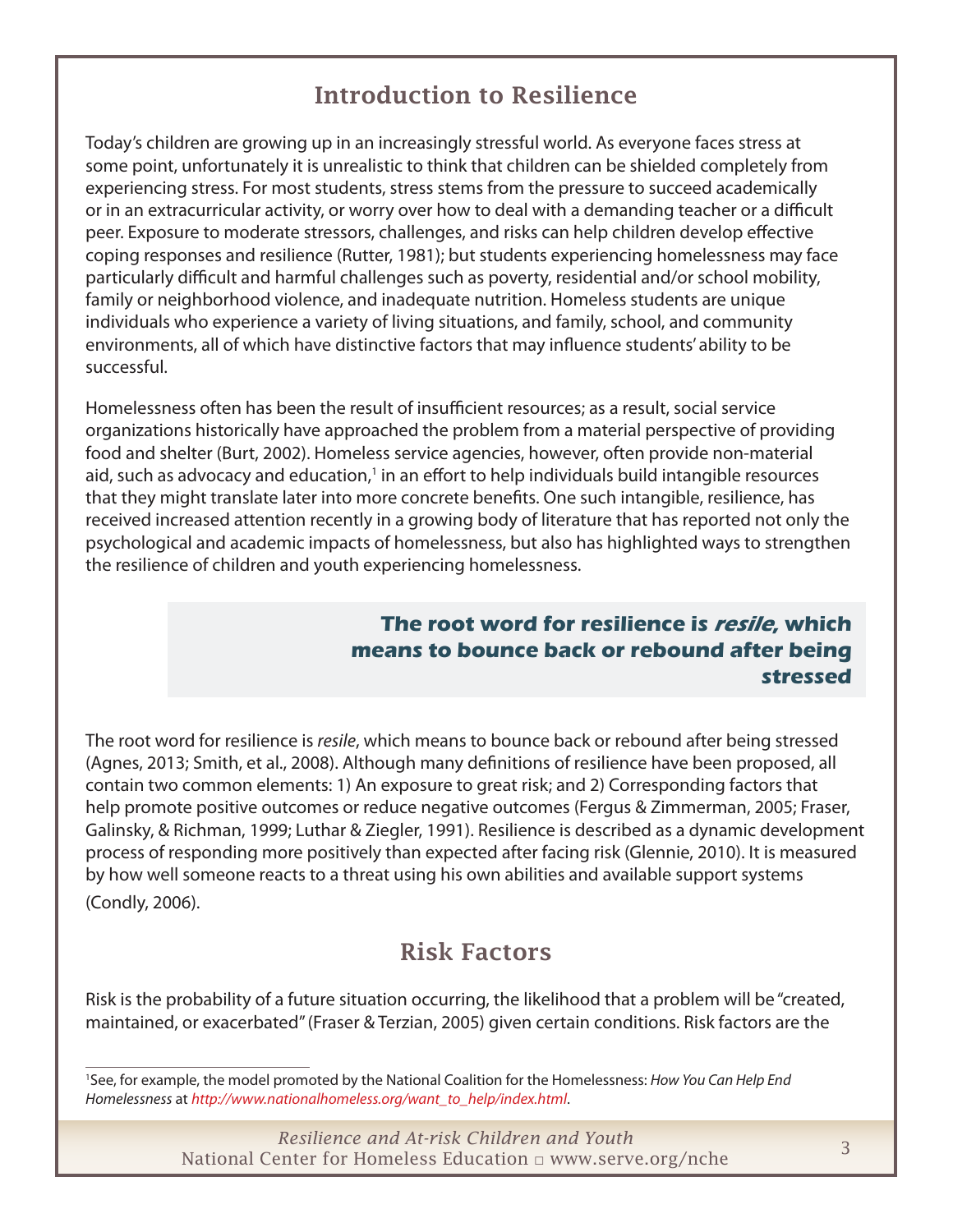<span id="page-3-0"></span>probability markers or correlates that increase risk (Coie, et al., 1993; Masten, 2001). Being at-risk for a problem signifies that an individual belongs to a group with similar characteristics that is more likely than others in the general population to develop the problem (Fraser, Galinsky, & Richmond, 1999). For example, children living in poverty often are considered at risk for poor academic outcomes. The poverty itself does not explain why an increased risk exists; rather, it serves as a marker for a host of conditions that commonly accompany poverty, such as fewer financial resources, lower quality schools, more dangerous neighborhoods, and fewer social supports (Brooks-Gunn, Duncan, & Aber, 1997). The significance of a risk factor can vary based on the individual's characteristics (such as personality traits), specific life experience (such as loss of housing), and contextual factors (such as neighborhood crime), as well as the stressor's timing and relation to other known and unknown risk factors (Greenburg, 2006).

Risk factors rarely occur in isolation. Instead, it is more common for at-risk children to experience multiple risk factors. The effects of risk factors then accumulate, such that differences in outcomes more often are due to the accumulation of risks rather than to a single factor (Flouri, Tzavidis, & Kallis, 2010; Masten & Coatsworth, 1998). The negative outcomes associated with accumulated risk factors are dramatic, whether they co-occur or accrue over time, as additional risks have multiplicative instead of additive effects (Brooks, 2006; Masten, 2001). For example, studies showed no differences in child adjustment between children in families who had zero risk factors versus children in families with one risk factor (Rutter, 1979). However, children in families that had accumulated two risk factors showed a more than fourfold increase in exhibiting behavior problems (McFarlane, Groff, O'Brien, & Wilson, 2003; Trentacosta et al., 2008).

Although accumulated risk often has negative effects on academic achievement, this is not always the case. Additional risk factors increase vulnerability; but, "thresholds vary as to 'how much is too much' in terms of experiencing damage or harm" (Resnick & Taliaferro, 2012, p. 300). Some researchers have concluded that the best predictor of whether a student will experience future academic difficulties is not a single negative indicator over time but a pattern of difficulties in several areas (Doll, Jones, Osborn, Dooley, & Turner, 2011). And despite experiencing risk, competence in one area may position the student for future success under certain conditions. Thus, although the presence of risk typically increases the likelihood of poorer outcomes, researchers only offer statistical probabilities. Inability to measure the effects of interactions among a host of variables makes it impossible to guarantee specific results (SPACING).

## Counteracting Risk

Resilience requires both a risk factor and some type of counteracting or protective factor that reduces the negative impact of the risk factor (Benard, 2004; Luthar, Sawyer, & Brown, 2006). Although the terms protective factor and promotive factor are often used interchangeably, protective factors require risk to operate, whereas promotive factors<sup>2</sup> such as personal abilities and external resources (Bandura, 2006; Kia-Keating et al., 2011) can lead to positive outcomes regardless

<sup>2</sup> Originally, factors associated with positive effects often were called *compensatory factors* (Benson, Scales, Leffert, & Roehlkepartain, 1999). Later they were termed *promotive factors* (Sameroff, 1999; Sameroff & Gutman, 2004). In more recent literature on positive youth development, they are referred to as *developmental assets* (Kia-Keating, Dowdy, Morgan, & Noam, 2011).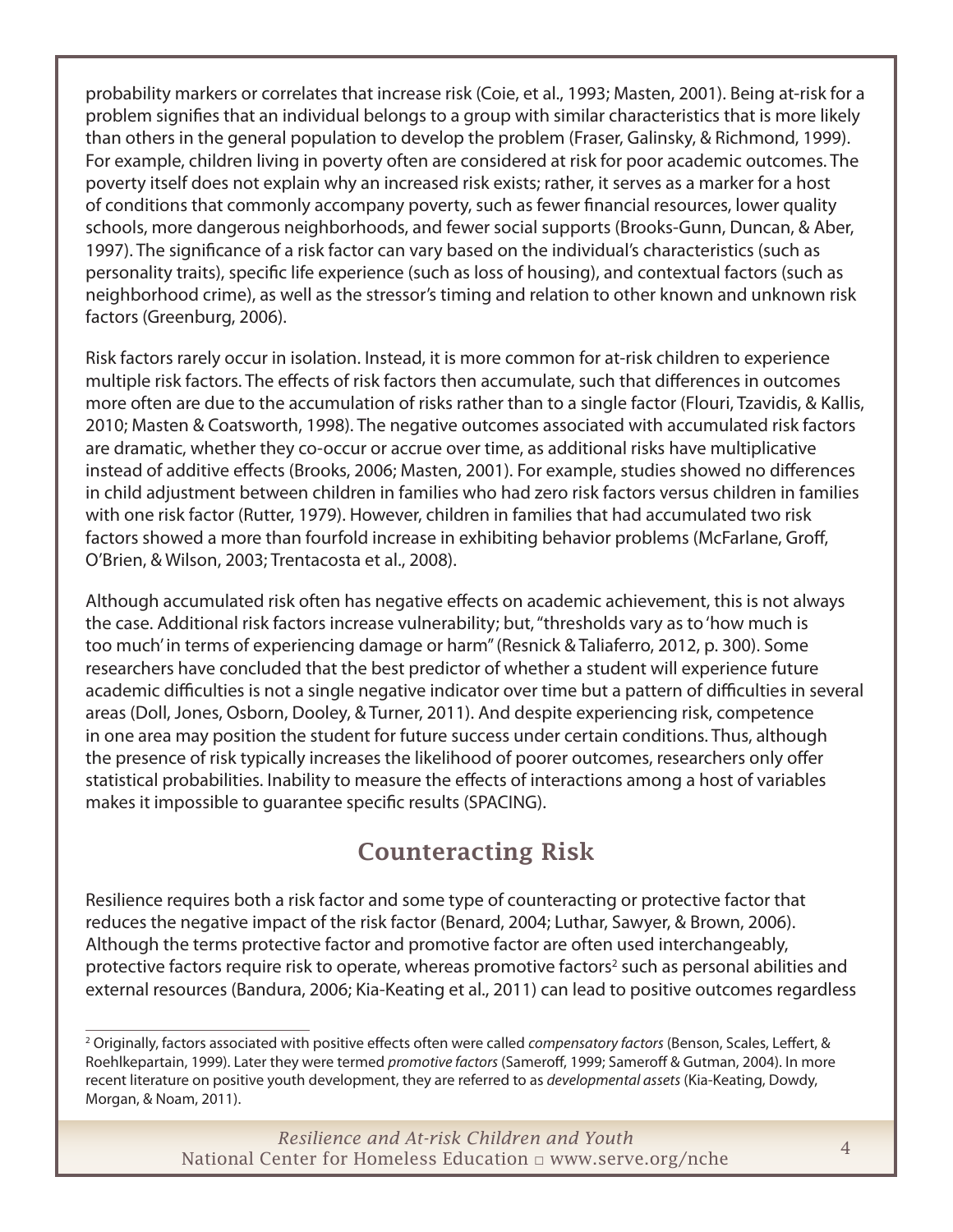<span id="page-4-0"></span>of whether adversity exists (Sandler, 2001).

Protective factors can be defined partly by the extent to which they moderate risk (Rutter, 1987) with the strongest positive effect being on those who have been exposed to adversity (D'Imperio, Dubow, & Ippolito, 2000). For instance, although a supportive school environment may have a positive effect on all children, it could have an even greater effect on children exposed to higher levels of risk. The means for defining and categorizing risk and protective factors are not well specified (Jenson & Fraser, 2006). For example, whether greater school support is defined as a protective factor or lesser school support is defined as a risk factor depends on the nature of the relationship between the support and the outcome.

Human beings are born with an instinctive capacity for resilience (Zolkoski & Bullock, 2012), and that results when they respond to risk with properly functioning adaptation systems (Resnick & Taliaferro, 2012). The capacity to cope with risk successfully changes over time (particularly in young people who are experiencing developmental changes), and is enhanced by protective and promotive factors within the environment and the person (Anthony, 2008; Stewart, Reid, & Mangham, 1997). As long as the balance between risks and protective factors is manageable, people are able to adapt and cope adequately (Greenberg, 2006). To ensure the likelihood of positive adaptation, counteracting factors must be strengthening at the individual, family, and community levels (Benzies & Mychasiuk, 2009).

#### History of Resilience Research: Four Waves

Research on resilience began in the medical field and was focused solely on understanding abnormalities and deficits in order to predict atypical or maladaptive behavior (Masten, 1989; Masten & Coatsworth, 1998). Around 1970, research on resilience expanded when behavioral scientists looking for causes of serious mental disorders discovered that some children fared well overall despite their difficult situations (Masten, 2004; Masten & Obradović, 2006; Wright & Masten, 2005). Seeking explanations for how such unexpectedly positive outcomes could occur, researchers moved from a risk-based focus toward examining children in their broader context, as interrelated with surrounding systems such as families, peers, schools, communities, and societies (Masten, 2006).

#### **Resilience studies were conducted in four major waves.**

Resilience studies were conducted in four major waves. In order to determine the differences between resilient individuals and others in similar situations who did not cope as well, the first wave of research focused on an individual's strengths and available resources. Despite a variety of perspectives and methodologies, researchers consistently found the same potential promotive and protective factors (see Table 1) commonly associated with resilience in children and youth (Masten & Obradović, 2006).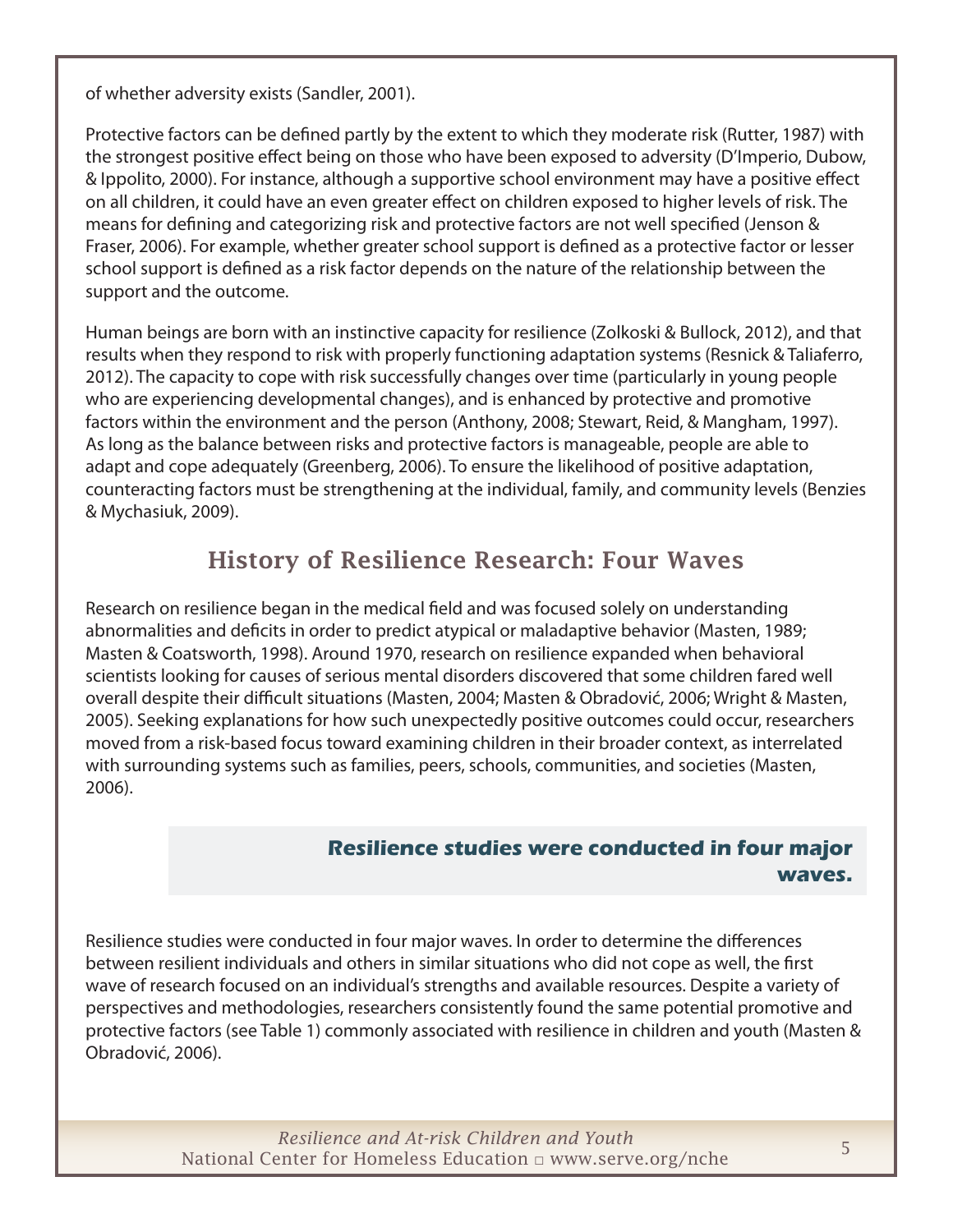#### <span id="page-5-0"></span>**Table 1. Commonly Observed Predictors of Resilience in Young People (Cutuli, Herbers, Lafavor, & Masten 2008, p. 79)**

| <b>Promotive/Protective Factors</b>       |
|-------------------------------------------|
| Positive relationships with caring adults |
| Effective parenting                       |
| Intelligence, problem-solving skills      |
| Perceived efficacy, control               |
| Achievement motivation, persistence       |
| Self-regulation skills                    |
| Effective stress management               |
| Positive friends, romantic partners       |
| Faith, hope, spirituality                 |
| Religion, cultural systems                |
| Beliefs that life has meaning             |
| Effective teachers, schools               |

In the second wave, as researchers tried to determine how these common promotive and protective factors influence adaptation, they recognized the role of developmental systems in causal explanations (Cicchetti, 2010; Cicchetti & Curtis, 2007; Masten, 2007, 2011). This, in turn, led to a greater emphasis on the role of relationships and systems beyond the family (Cicchetti, 2010; Cicchetti & Curtis, 2007; Masten, 2007, 2011).

In the third wave, researchers combined resilience science findings on assets and promotive and protective factors with prevention science findings, which stressed the importance of promoting competence, to design and test interventions intended to improve resilience by changing developmental pathways (Masten, Burt, & Coatsworth, 2006; Masten, 2007; Weissberg, Kumpfer, & Seligman, 2003). Subsequent findings confirmed much of what was reported in prior research, i.e., that personal characteristics, relationships, and context are associated with resilience in varied situations. This indicated the probability of some common general factors and adaptive systems associated with positive response to risk (Masten, 2001, 2004; Masten & Obradović, 2006). Common adaptive systems associated with positive results include learning, attachment, self-regulation, family, school, and peer systems, among others (Masten & Obradović, 2006). When these systems are available and operating normally, individual resilience is common; the worst results occur when these systems are damaged, destroyed, or develop abnormally as a result of adversity (Masten & Obradović, 2006).

In 2006, the fourth wave of research began as part of a larger movement in all sciences related to genes, brain function, and development (Cicchetti, 2010; Feder, Nestler, & Charney, 2009). Assimilating research findings from different fields about brain development, neurobiological

> *Resilience and At-risk Children and Youth* National Center for Homeless Education □ [www.serve.org/nche](http://www.serve.org/nche) <sup>6</sup>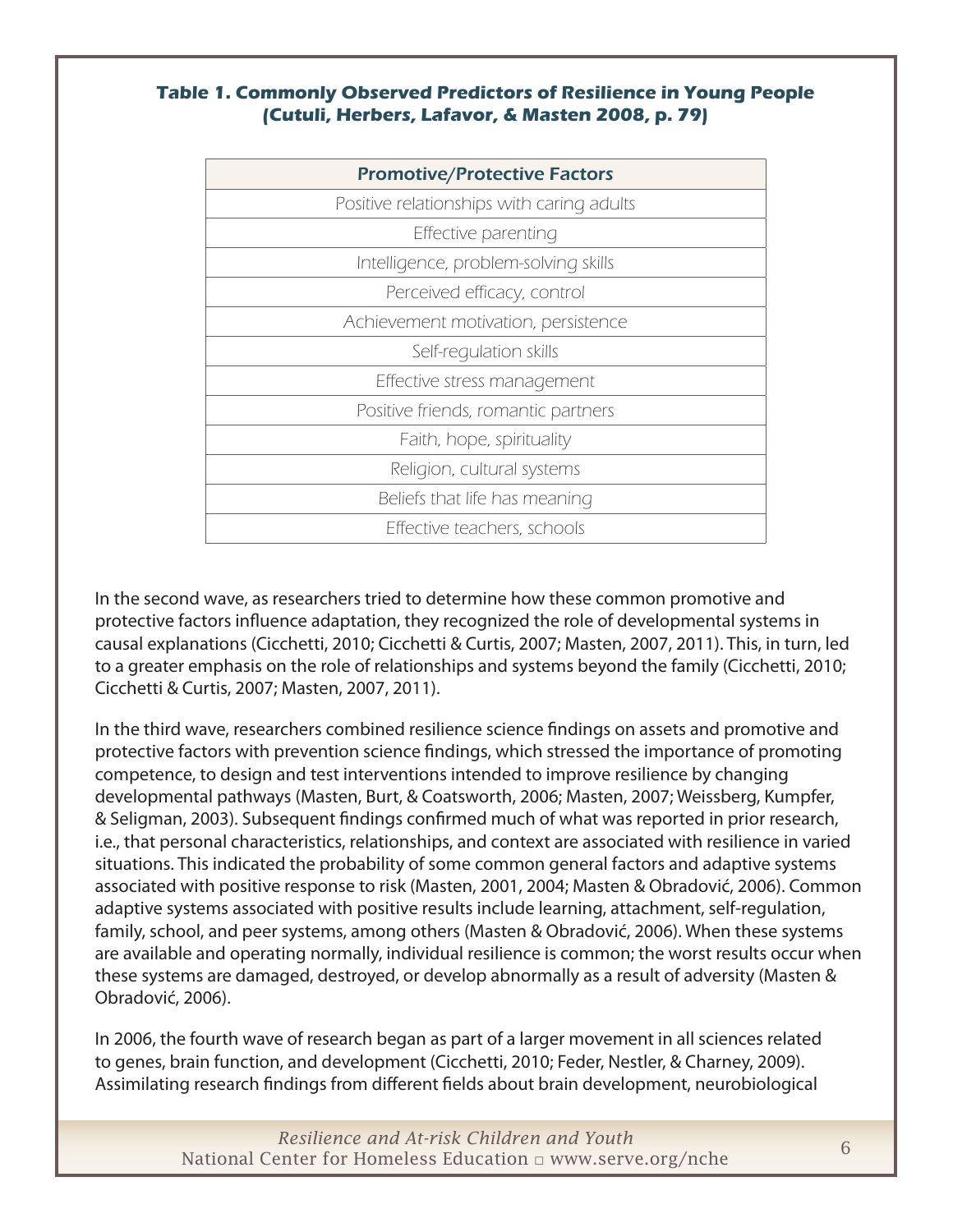<span id="page-6-0"></span>processes, and system interaction to shape development paved the way for new resilience interventions that have begun to be implemented (Lester, Masten, & McEwen, 2006). For example, Obradović, Burt, and Masten (2006), using a new person-centered methodology, found five pathways of adaptation from adolescence to adulthood making it possible to categorize positive pathways of development or recovery among groups with high adversity exposure. For example, Obradović, Burt, and Masten (2006), using a new person-centered methodology, found five pathways of adaptation from adolescence to adulthood making it possible to categorize positive pathways of development or recovery among groups with high adversity exposure.

Research on risk and response produced another approach to adolescent development, referred to as positive youth development (PYD). Whereas resilience research has focused primarily on risk and protective factors, PYD has emphasized strengthening developmental assets and building on strengths, (Small & Memmo, 2004; Roth & Brooks-Gunn, 2003; Catalano, Berglund, Ryan, Lonczak, & Hawkins, 2002) and is used frequently by local agencies that provide after-school and informal educational programs. Both research areas have limitations: Resilience research may overemphasize negative outcomes and overlook positive ones, while PYD research may neglect the role of risk in positive outcomes and fail to consider negative outcomes adequately. As a result, a more holistic approach of looking at resilience has been suggested to integrate the reduction of negative behaviors and the promotion of positive ones (Kia-Keating, et al., 2011).

## Resilience and Relationships

Since risk and protective factors are related to specific outcomes and populations, there is no consensus among researchers about which factors have the greatest overall impact. Nevertheless, the foundation of resilience seems to rest on quality relationships (Doll, et al., 2011), which, as the core of psychological development, are "critical for achieving and sustaining resilient adaptation" (Luthar, 2006, p. 780). It is evident that positive relationships support resilience when considering the variety of protective factors that are relational in nature: positive relationships with caregivers; a sense of belonging to the community; supportive relationships with teachers; friendships with peers; strong family relationships; early family connections; high levels of parental warmth; supportive and warm relationships with fathers; and relationships with extended kin (Reed-Victor, 2008).

Affirmative relationships are linked directly with positive outcomes; yet, relationships interplay with a host of genetic and environmental factors to produce multiple pathways to resilience. These additional factors include social competence, problem-solving skills, autonomy, a sense of purpose, positive self-esteem, competence, coping skills, parental support, and mentoring (Benard, 2004; Fergus & Zimmerman, 2005). Therefore, the pathways through which relationships produce the greatest impact may not be obvious. Since positive relationships either can reduce risk or reduce a youth's exposure to risk, some interventions focus on reducing risk factors such as parental unemployment or lack of housing (Reed-Victor, 2008). Others focus on supporting protective factors, some of which are relational, such as positive connections with alternative caregivers or friendships with peers, that may buffer adolescents from circumstances that place them at risk (Reed-Victor, 2008; Saewyc, Wang, Chittenden, Murphy, & The McCreary Centre Society, 2006).

Increasing resilience requires continued nurturing throughout a child's development. Building a relationship is commonly viewed as a lengthy, intensive process that can seem daunting to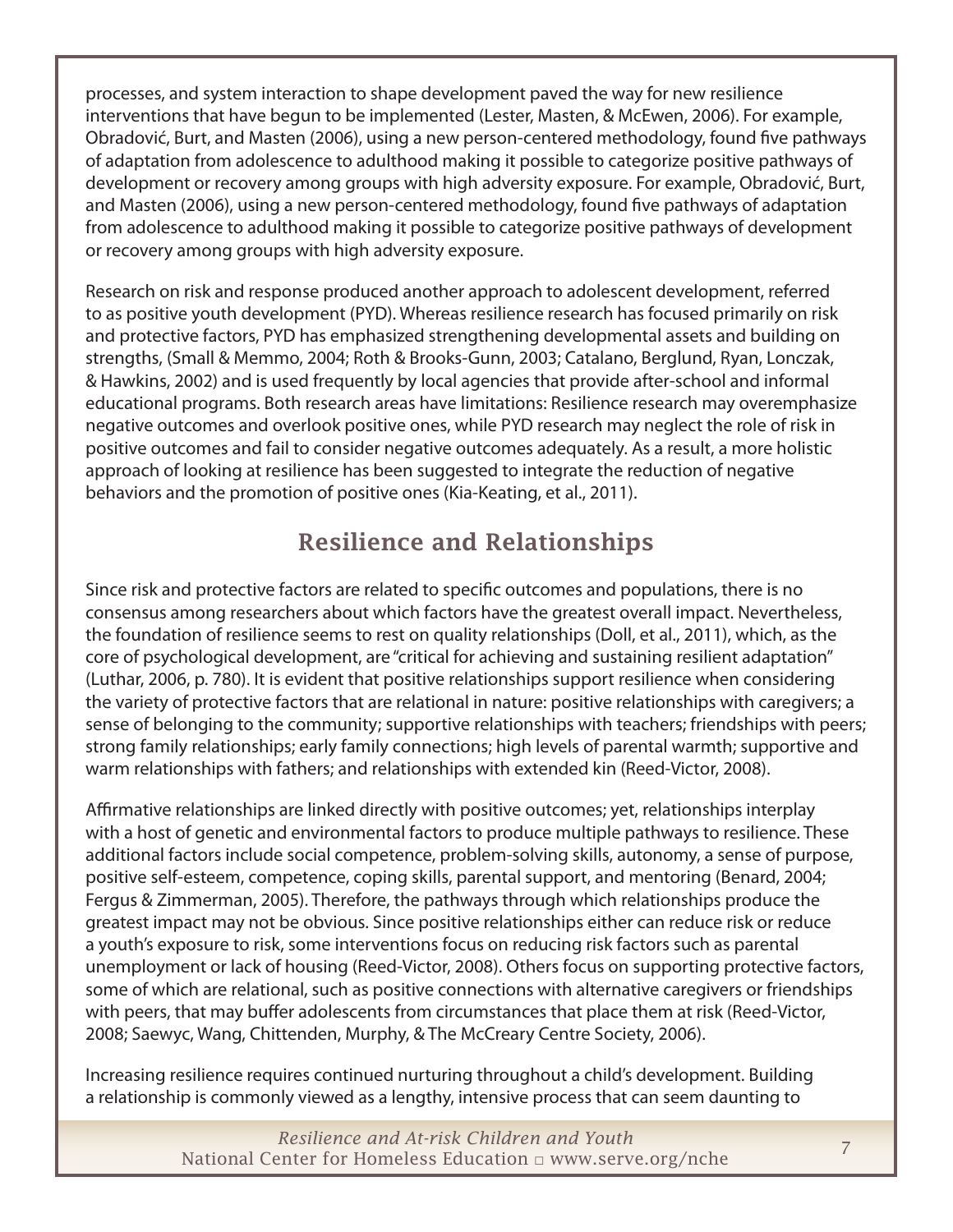<span id="page-7-0"></span>overworked school personnel and service providers. But, instead of devoting enormous segments of time with each individual, Brendtro and Larson (2006) suggest that brief encounters can provide the basis of building "natural supportive alliances between trusting individuals" (p. 58). These encounters provide opportunities for teaching moments and serve as the building blocks for meaningful relationships.<sup>3</sup> The influence of even one person can contribute significantly to another's resilience (National Scientific Council on the Developing Child, 2004). This may include someone who is dependable in a crisis, makes one feel cared for and loved, is a confidante, or provides input and feedback (Andersson & Ledogar, 2008). Some researchers say that the presence of one caring person is the most potent protective factor a youth can have (Brendtro & Larson, 2006; Brendtro, Brokenleg, & Van Bockern, 2005).

#### **The influence of one person can contribute significantly to another's resilience.**

## Enhancing Academic Outcomes Through Relationships

Youth who have strong relational connections in their homes, schools, and communities have higher educational aspirations (Reed-Victor, 2008; Saewyc, et al., 2006). They have better academic outcomes when their parents engage in their learning activities (such as homework), join parent organizations at school, and are involved in their extracurricular activities (Rutter & Maughan 2002; Slavin, 1994; Spera 2005). Students with close, supportive, and positive relationships with their teachers also demonstrate higher levels of achievement (Rimm-Kaufmann, 2012).

Youth with a positive attitude toward social relationships are more resilient, do better in school, and contribute more to those around them (Wilson, O'Brien, & Sesma, 2009). Unfortunately, students in poverty, especially homeless and highly mobile students, are at high risk for disconnection from positive relationships with peers and supportive adults. Poor academic achievement and poor social relationships are two factors that place homeless youth in danger of future difficulties (Levy & Wall, 2000). On the other hand, positive relationships with parents, teachers, and others can support resilience by eliminating or mitigating risk, buffering youth from risk, empowering youth, or through some combination of these three. Relationships, then, can be a conduit through which academic outcomes are improved.

Considering the impact of environmental factors on resilience, school is a prime target area for interventions that foster coping skills and increase student success (Kanevsky, et al., 2008; Rosen, Glennie, Dalton, Lennon, & Bozick, 2010). Three factors related specifically to school protective factors are:

◊ School connectedness - the general perception of a student's relationship to school (Anderson-Butcher, Amorose, Iachini, & Ball, 2012)

<sup>3</sup> Chapter 3 of Brendtro and Larson's book, *The Resilience Revolution*, is a guide to building trusting connections with youth and may be helpful for those who have brief and/or sporadic contact with young people.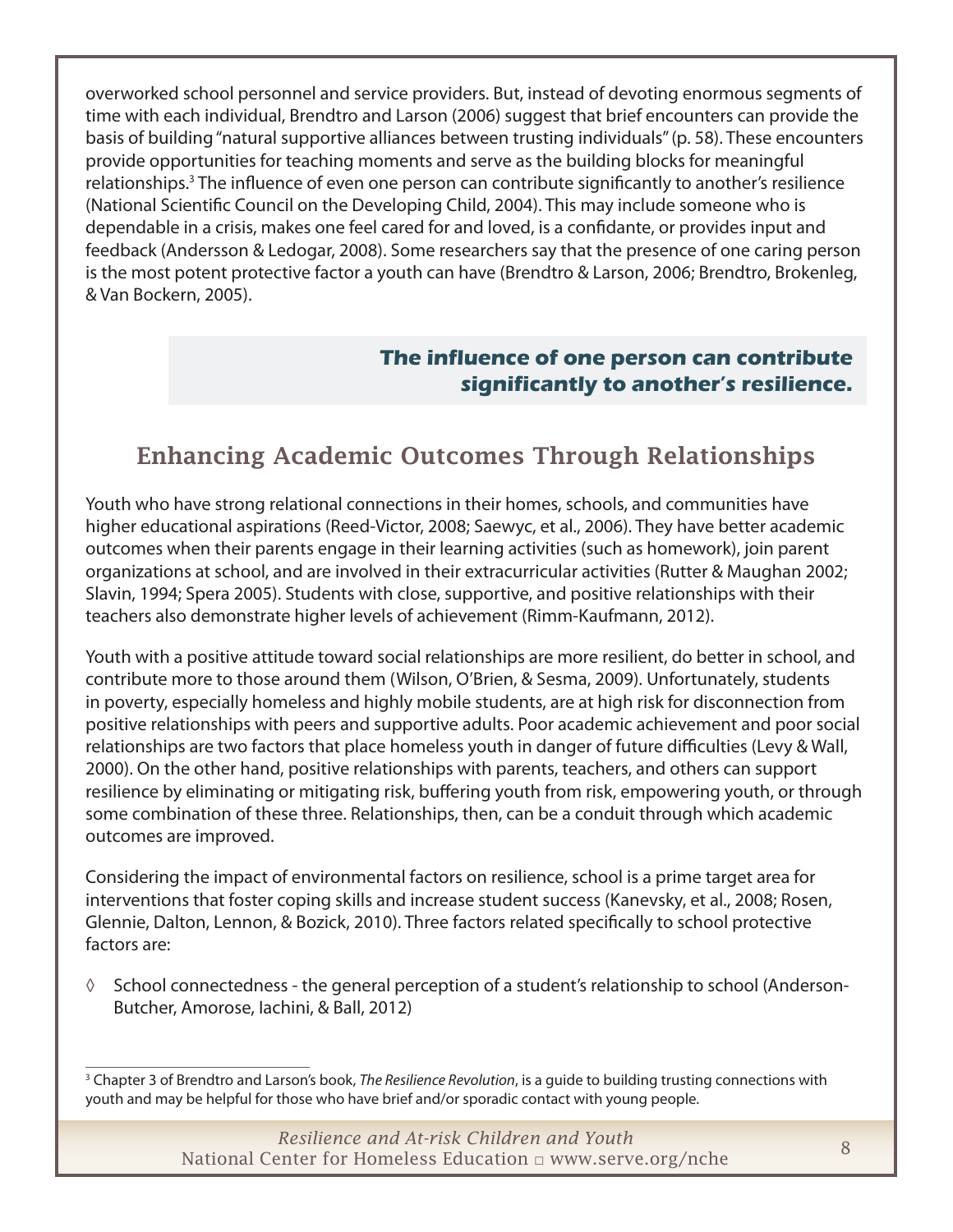- <span id="page-8-0"></span>◊ Academic press - the expectation of a student experiencing academic success (Anderson-Butcher, Amorose, Iachini, & Ball, 2012)
- ◊ Academic motivation general interest, engagement, and enjoyment in learning and school (Anderson-Butcher, Amorose, Iachini, & Ball, 2012)

These factors are linked to improved grades, higher academic performance, graduation from high school (Battin-Pearson, et al., 2000; Klem & Connell, 2004; Nasir, Jones, & McLaughlin, 2011), higher grade point average and standardized test scores (Anderson & Keith, 1997; Eccles, Wong, & Peck, 2006; Ratelle, Guay, Vallerand, Larose, & Senécal, 2007), and overall student achievement (Bryk, 2010).

Interventions that promote healthy relationships in school should include strategies focused on student-student, student-staff, and staff-staff relationships (McNeely, et al., 2002; Cuthrell, et al., 2010) in order to improve the interactions within and among all groups. Although many school interventions can impact everyone in the school, students from poor families are more likely to benefit the most, as people with fewer social supports and less access to resources tend to be impacted more by any single resource or support than the general population (Cooper & Crosnoe, 2007).

#### Homelessness

Poverty is a major risk factor for several cognitive, emotional, and behavioral disorders, as well as for other developmental challenges; yet, homelessness can affect students' academic resilience above and beyond the impact of general poverty. Most scholars agree that homeless students' academic difficulties cannot be attributed solely to their homelessness; instead, it is more likely due to their position on the extreme end of a risk continuum, where low-income students perform worse than middle-class students, and homeless students perform worse than residentially stable low-income students (Buckner et al., 1999, 2008; Masten, et al., 1997; Rafferty, Shinn, & Weitzman, 2004). As a result, when examining resilience, the effects of homelessness must be considered in relation to cooccurring poverty-related risk factors.

The effects of homelessness may depend on the student's age, living arrangement, and duration of homelessness (Komro, Flay, & Biglan, 2011). In regard to age, adolescents show less academic resilience while homeless than do younger students (Haber & Toro, 2004; Obradović, et al., 2009). Living arrangements can have a significant impact, especially for those who stay in settings that are crowded, stressful, or dangerous (Hallett, 2010; Shinn, et al., 2008). Even though doubling up is the most common living arrangement of homeless families (National Center for Homeless Education [NCHE], 2012, p. 16-17), many doubled-up parents perceive the turmoil in that situation as more detrimental to their children's education than staying in a shelter (Miller, 2009).

The duration of a student's homelessness also impacts school experiences (Barwick & Siegel, 1996; Shinn, et al., 2008). Students who are homeless for extended periods are most likely to experience social isolation, rejection, and withdrawal (Anooshian, 2003; Anooshian, 2005). A positive correlation also exists between children's length of shelter stay and internalizing problem behaviors such as stress and depression, both of which impact academic performance negatively (Buckner, Bassuk, Weinreb, & Brooks, 1999). Leaving home, even a home where life is chaotic, can be extremely unsettling for youth, as they deal with the loss of familiar routines, such as school attendance and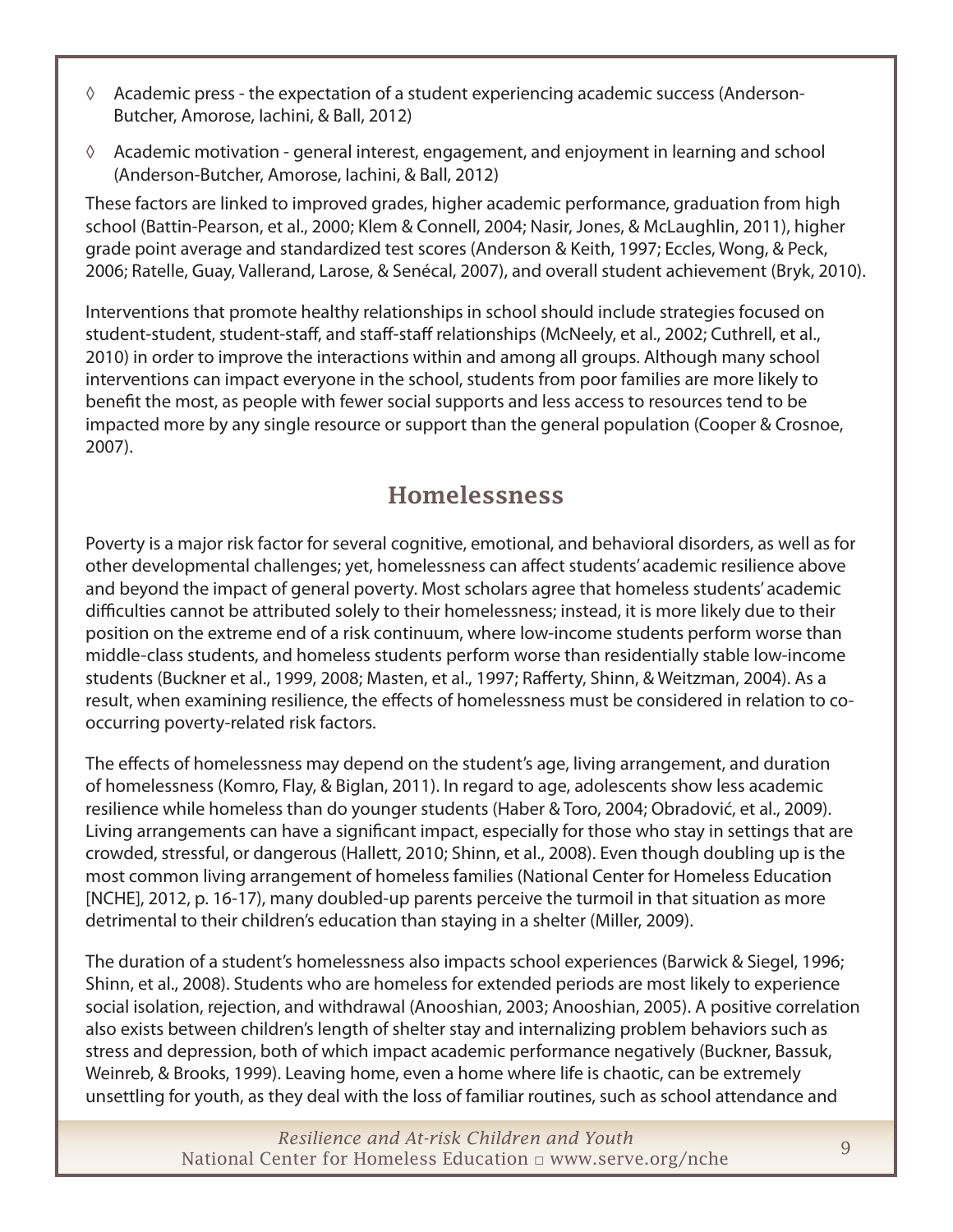<span id="page-9-0"></span>daily contact with friends. This may result in a greater sense of vulnerability, anxiety (Whitbeck, Hoyt, & Bao, 2000), and distress (MacLean, Paradise, & Cauce, 1999), all of which impact developmental and academic outcomes negatively.

The homeless experience can be disempowering, especially for youth who experience homelessness not only as a material loss but also as a loss of self (Dashora, Erdem, & Slesnick, 2011). Research demonstrates consistently that social support reduces psychological distress, such as depression or anxiety, and promotes psychological adjustment to a broad array of chronically stressful conditions (Taylor & Stanton, 2007)<sup>4</sup>. Youth who are empowered to make better decisions instead of being rescued from adversity, develop more confidence in their own decision-making ability which, in turn, increases the likelihood that they will utilize healthy coping processes and be willing to try new things on their own (Kidd & Shahar, 2008; Taylor & Stanton, 2007).

A mentor relationship could serve as a protective factor to support some homeless youth; indeed, some researchers feel strongly that this type of relationship is essential (Hyman, Aubry, & Klodawsky, 2011). But mentors must understand how to deal with learning gaps that are likely to manifest in highly mobile populations and must be committed to a long-term, ongoing relationship (Klaw, Rhodes, & Fitzgerald, 2003). Short-term mentoring situations not only may not build resilience, but may even do harm (Minnard, 2002; Pianta & Walsh, 1998). This is especially true if mentors are not equipped to understand and provide adequate support to at-risk youth, as this may lead to shortlived relationships that only exacerbate the relational instability and insecurity they feel. Much is still unclear about the effectiveness of mentoring on the academic performance of homeless students. More research is needed to guide the development of mentoring programs before mentoring can be considered an evidence-based intervention (Rhodes & Dubois, 2006).

> **A mentor relationship could serve as a protective factor to support some homeless youth; indeed, some researchers feel strongly that this type of relationship is essential.**

#### Trauma

Hopper, Bassuk, and Olivet (2010) define trauma as an experience that "creates a sense of fear, helplessness, or horror and overwhelms a person's resources for coping" (p. 80). There is increasing recognition of the extremely high levels of traumatic stress among families and unaccompanied youth experiencing homelessness and the resulting impact on physiological, emotional, and cognitive functioning, relationships, and identity formation (Bassuk, Konnath, & Volk, 2006; Hopper, et al., 2010)

Homelessness can be especially traumatic for young people due to the associated loss of housing,

<sup>4</sup> Taylor and Stanton review coping resources such as optimism, mastery, self-esteem, and social support, and offer strategies for improving coping processes.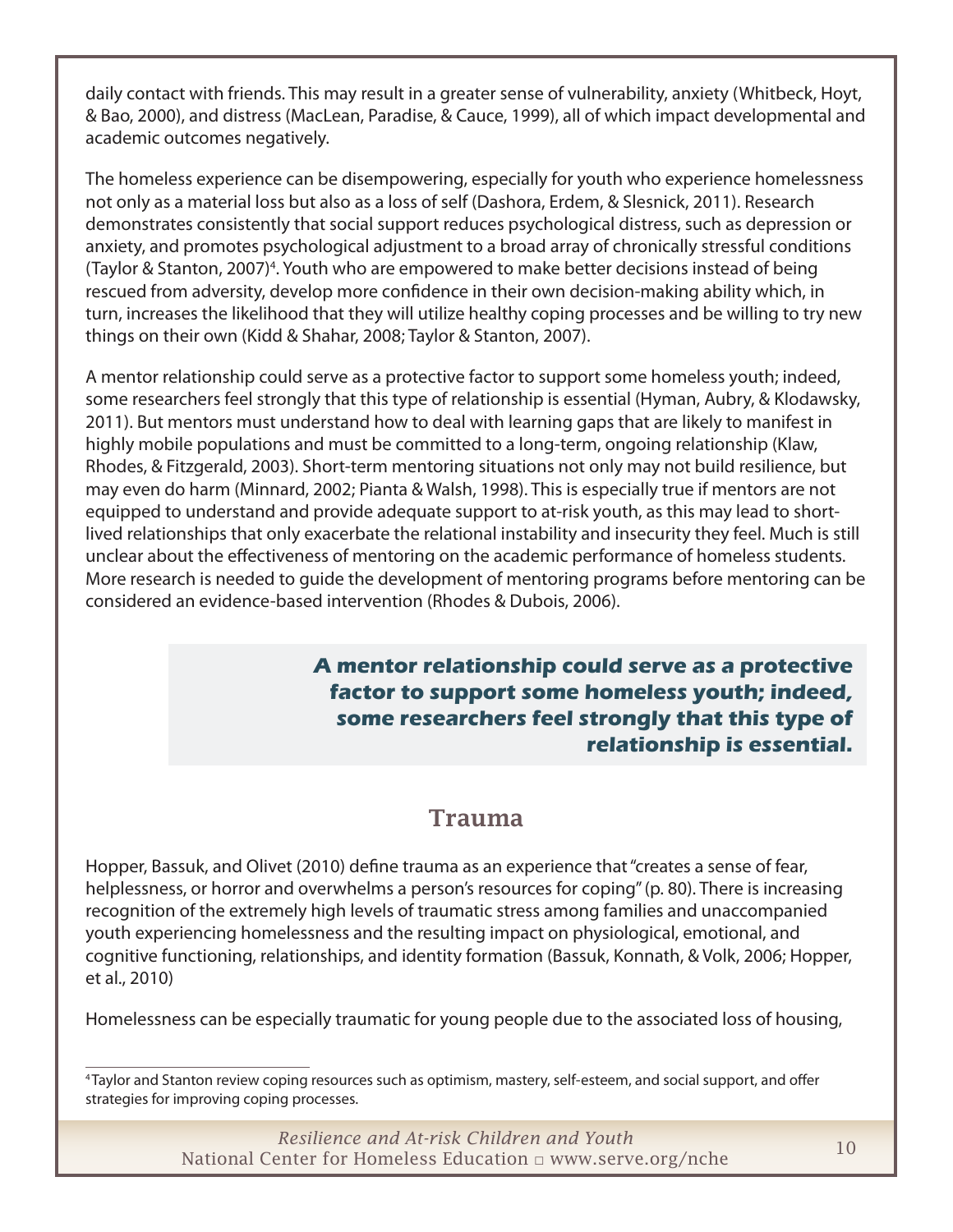<span id="page-10-0"></span>family connections, social roles, and routines (Olivet, Paquette, Hanson, & Bassuk, 2010). Youth experiencing homelessness on their own may be impacted even more negatively as symptoms from the trauma they experienced before leaving home are worsened by the actual experience of leaving. Whitbeck, Hoyt, Johnson, and Xiaojin (2007) report that "besides living in a war zone, the vulnerability posed by running away and the experiences associated with being homeless and alone may pose the greatest risk for Post-Traumatic Stress Disorder among adolescents" (p. 721).

Recognizing the need to avoid re-traumatizing or blaming victims for their response to trauma, some organizations incorporate trauma awareness and understanding into their service provision. Traumainformed care, a framework that refocuses the attitudes and behaviors of an entire organization on the impact of trauma, "emphasizes physical, psychological, and emotional safety […] and […] creates opportunities for survivors to rebuild a sense of control and empowerment" (Hopper, et al., 2010, p. 82).

#### Science and Interventions

Identifying appropriate interventions to increase youth resilience has been difficult because of the wide variety of promotive and protective factors that may be associated with different combinations of risk and responses (Crosnoe, Erickson, & Dornbusch, 2002; Gutman, Sameroff, & Eccles, 2002). In addition to personal and family characteristics, resilience can vary depending on a youth's location (urban, suburban, or rural), socioeconomic status, gender, immigration status, chronological age, or development stage (Fergus & Zimmerman, 2005). Moreover, a youth may adapt positively when faced with one type of risk, but be overcome by another (Fergus & Zimmerman, 2005).

Integrating findings from research in developmental psychology, resilience, and neuroscience has spurred interest in developing interventions specifically designed to help children overcome the negative consequences of poverty. Neuroscience studies use the term *neuroplasticity* to describe the brain's ability to change and grow, particularly in childhood, through exposure to environmental stimulus. Recent research shows that early childhood risk and adversity not only affect overall conditions in children's lives, but can alter the physical development of their brains as well. This developmental period of extreme plasticity, when both the brain's structure and function change, may leave a child especially vulnerable to harm, but it also may provide a prime opportunity for interventions focused on diminishing the negative effects of simultaneous emotional or physical trauma (Romeo & McEwen, 2006).

Obradović, et al. (2009) suggest that school districts typically do not measure factors with the greatest potential for positive influence on academic resilience in disadvantaged students. These factors include the synonymously used terms self-regulation (SR) and executive function (Buckner, 2012), which refer to processes that enable individuals to exert control over attention, cognition, and behavioral tendencies (Blair, Zelazo, & Greenberg, 2005) over time and across changing settings (Karoly, 1993). Many of the systems associated with positive response to risk are related to the brain's capacity for SR; and insufficient SR skills are associated commonly with behavioral and academic problems (Bradley & Corwyn, 2005; Buckner, Mezzacappa, & Beardslee, 2009; Strayhorn, 2002; Vohs & Ciarocco, 2004). More specifically, SR seems to be an important factor in distinguishing resilient and non-resilient children and youth living in poverty (Buckner et al., 2003). Therefore, many recent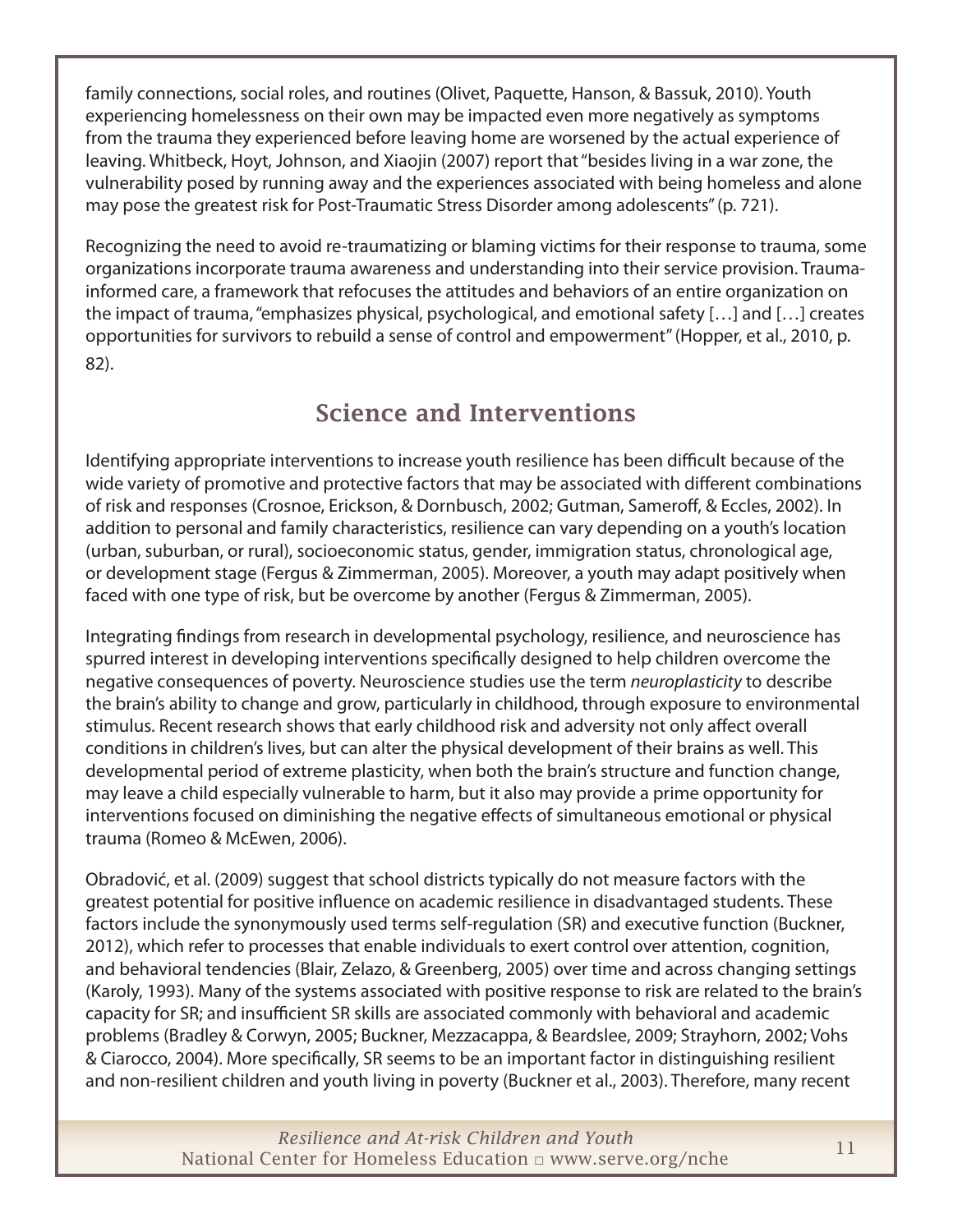<span id="page-11-0"></span>strategies designed to improve children's response to risk are centered on SR (Dishion & Connell, 2006).

## Suggestions for Future Research

Many studies have examined risk and resilience, providing an abundance of information about risk factors that increase vulnerability and counteracting factors that offer protection from risk. Children, all with their own unique characteristics, are greatly impacted by a multitude of people, circumstances, and systems; but there is little understanding of how these factors combine to influence children's resilience. Moving forward, it is critical to uncover the essential elements of interventions that can foster resilience successfully in at-risk children and youth, particularly those who experience homelessness. In order to accomplish this, following are some of the most relevant suggestions for future studies:

- ◊ Increase cross-discipline collaboration, integrate findings across diverse fields, and create a systematic resilience framework.
- ◊ Conduct longitudinal studies to better understand and disentangle the relationships among risk factors, protective factors, and internal assets during developmental stages.
- ↑ Analyze the distinctiveness of subgroups (e.g., homeless students)<sup>5</sup> and how subgroup characteristics affect resilience, especially in terms of response to particular risk and protective factors.
- $\Diamond$  Examine academic resilience in order to develop specific interventions that promote positive development and reduce achievement gaps.
- ◊ Determine the best approaches to building resilience through relationships.
- $\Diamond$  Clarify trauma-informed care, including what defines it, what changes should be made within systems wishing to use it, and how these changes can be implemented best in youth-serving agencies.

#### Conclusion

Children and youth are more resilient when they live in safe and stable environments; have strong connections to families, schools, and communities; and are able to develop age-appropriate cognitive and social skills. Early exposure to multiple risk factors increases the likelihood of adverse effects on healthy development; and the negative impact increases over time. Therefore, it is important to promote resilience in children as early as possible by utilizing the most effective interventions within the context of the child, family, school, and broader community.

Gaining a better understanding of ways to increase resilience in homeless children and youth holds great promise for improving the effectiveness of preventive community, school, and family

5 The NCHE publication entitled *Summary of the State of Research on the Relationship Between Homelessness an Academic Achievement Among School-Aged Children and Youth*, available at *[http://center.serve.org/nche/downloads/nche\\_research\\_](http://center.serve.org/nche/downloads/nche_research_pub.pdf) [pub.pdf](http://center.serve.org/nche/downloads/nche_research_pub.pdf)*, discusses the issue of subgroups of homeless children with different patterns of functioning.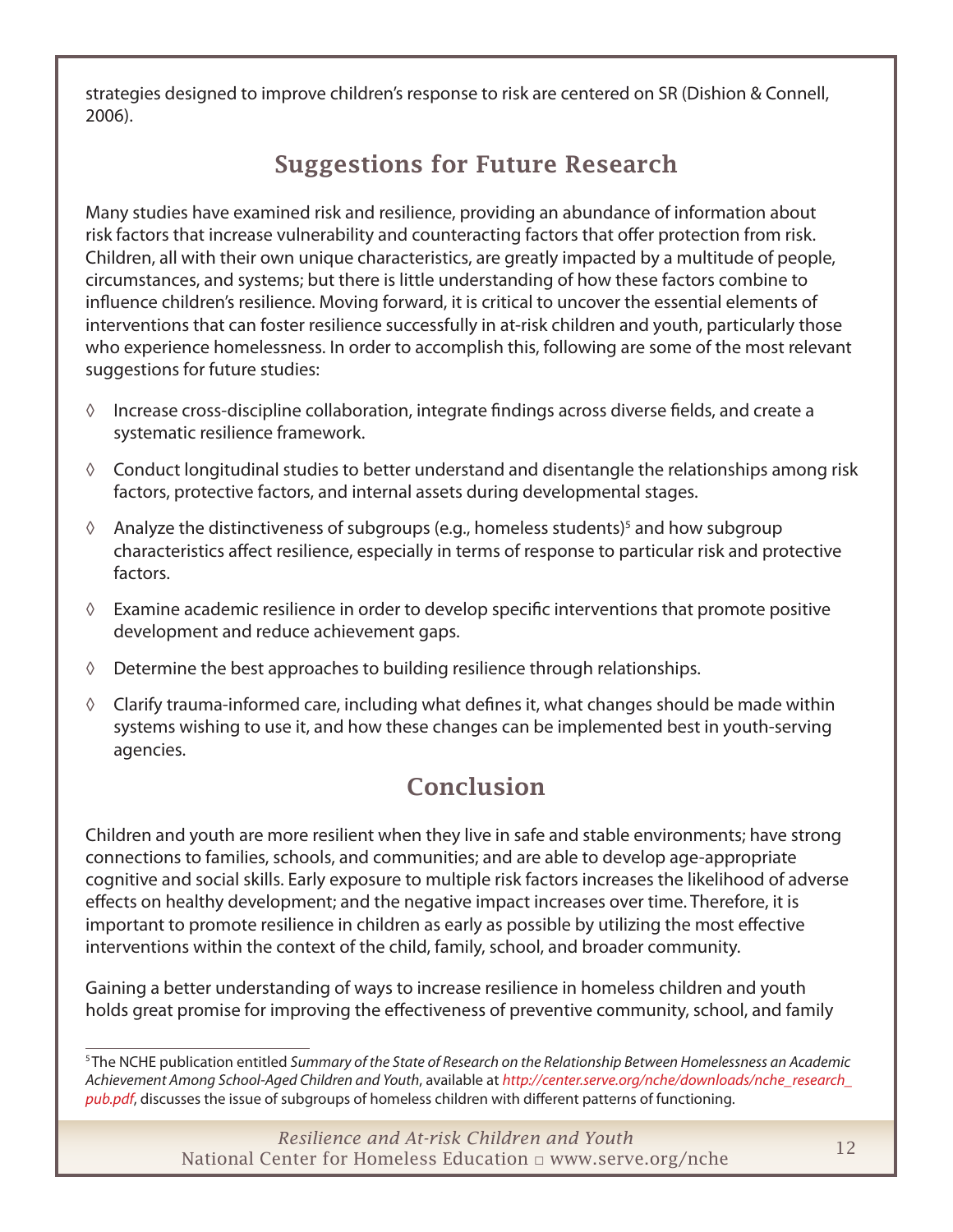<span id="page-12-0"></span>services. Although some approaches have been shown to be more effective than others, currently no consensus exists regarding what an ideal program to promote resilience in youth would look like. In the meantime, the most crucial piece seems to be the human dimension. "It's how we do what we do that counts" as we capitalize on the "power of one person to make a difference" (Benard, 2004, p. 108-109).

## Resources for Interventions and Strategies:

The ARC Framework<sup>6</sup> (Attachment, Self-Regulation, Competency) for Runaway and Homeless Youth *Serving Agencies*: This publication from the Hollywood Homeless Youth Partnership provides principles of intervention for working with youth who have experienced multiple and/or prolonged traumas, as have many youth experiencing homelessness. Visit *[http://www.hhyp.org/downloads/](http://www.hhyp.org/downloads/HHYP_ARC_Framework.pdf) [HHYP\\_ARC\\_Framework.pdf](http://www.hhyp.org/downloads/HHYP_ARC_Framework.pdf)*.

*Fostering Resiliency: Mitigating the Impact of Homelessness on Children*: In this webcast, presenter Katie Volk from the Center for Social Innovation discusses the impact of homelessness on children and offers strategies to foster resiliency in children experiencing homelessness. Visit *[http://](http://homeless.samhsa.gov/Resource/HRC-Webcast-Resources-Fostering-Resiliency-Mitigating-the-Impact-of-Homelessness-on-Children-51247.aspx  ) [homeless.samhsa.gov/Resource/HRC-Webcast-Resources-Fostering-Resiliency-Mitigating-the-Impact](http://homeless.samhsa.gov/Resource/HRC-Webcast-Resources-Fostering-Resiliency-Mitigating-the-Impact-of-Homelessness-on-Children-51247.aspx  )[of-Homelessness-on-Children-51247.aspx](http://homeless.samhsa.gov/Resource/HRC-Webcast-Resources-Fostering-Resiliency-Mitigating-the-Impact-of-Homelessness-on-Children-51247.aspx  )* for links to the webcast, PowerPoint presentation, and full transcript.

NCHE Information by Topic Webpage - Resilience: This webpage provides links to resources related to resilience in children and youth experiencing homelessness. Visit *[http://center.serve.org/nche/ibt/](http://center.serve.org/nche/ibt/sps_resilience.php) [sps\\_resilience.php](http://center.serve.org/nche/ibt/sps_resilience.php)*.

*Trauma Informed Consequences for Homeless Youth*: This publication explains the differences between punishment and consequences and acknowledges the tension between maintaining consistency and providing individualized, trauma-informed responses when working with homeless youth. Visit *<http://hhyp.org/downloads/Trauma-Informed-Consequences.pdf>*.

Homelessness Resource Center Webpage - Resilience and Youth: This webpage provides links to resources related to resilience in vulnerable youth. Visit *[http://homeless.samhsa.gov/Search.aspx?searc]( http://homeless.samhsa.gov/Search.aspx?search=resilience+and+youth) [h=resilience+and+youth]( http://homeless.samhsa.gov/Search.aspx?search=resilience+and+youth)*.

*Working with Young Homeless Families: Strategies to Foster Resiliency*: This webinar from the National Center on Family Homelessness provides information on the housing, developmental, and clinical needs of young families and fosters knowledge and skills in assessment and intervention to improve outcomes. Visit *<https://www3.gotomeeting.com/register/658844942>*.

<sup>6</sup> The concept of the ARC Framework is based on Kinniburgh, K. & Blaustein, M. (2005). Attachment, self-regulation, and competency: A comprehensive intervention framework for children with complex trauma. *Psychiatric Annals, 35*(5), 424- 430.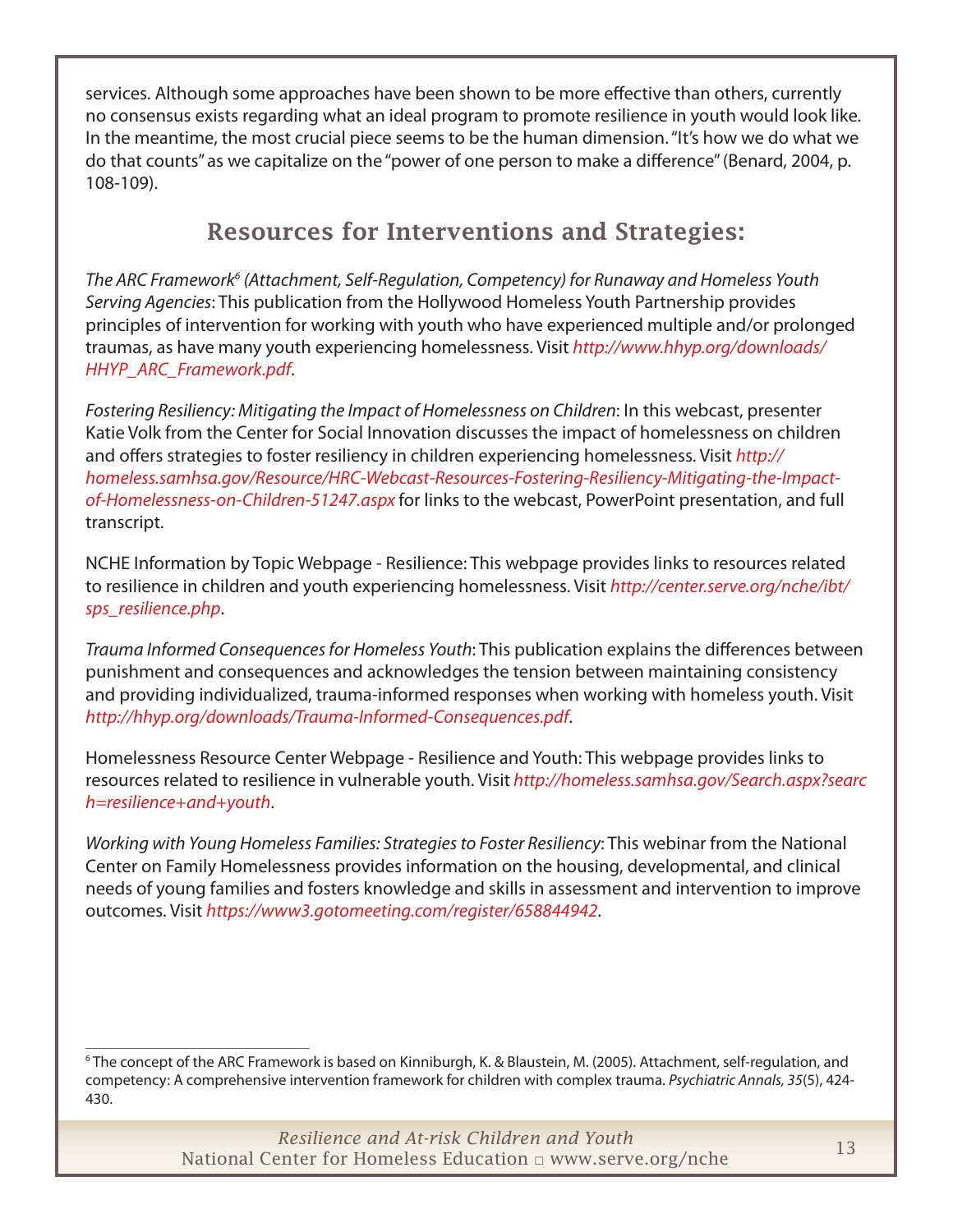#### References

<span id="page-13-0"></span>Agnes, M. E. (2013). *Webster's new world college dictionary*. Foster City, CA: John Wiley.

- Anderson, E. S., & Keith, T. Z. (1997). A longitudinal test of a model of academic success for at-risk high school students. *The Journal of Educational Research, 90*(5), 259-268.
- Anderson-Butcher, D., Amorose, A., Iachini, A., & Ball, A. (2012). The development of the perceived school experiences scale. *Research on Social Work Practice, 22*(2), 186-194.
- Andersson, N., & Ledogar, R. J. (2008). The CIET Aboriginal youth resilience studies: 14 years of capacity building and methods development in Canada. *Pimatisiwin: A Journal of Aboriginal and Indigenous Community Health, 6*(2), 65–88. Retrieved from [http://www.ncbi.nlm.nih.gov/](ttp://www.ncbi.nlm.nih.gov/pmc/articles/PMC2942846/pdf/nihms1051.pdf  ) [pmc/articles/PMC2942846/pdf/nihms1051.pdf](ttp://www.ncbi.nlm.nih.gov/pmc/articles/PMC2942846/pdf/nihms1051.pdf  ).
- Anooshian, L. J. (2003). Social isolation and rejection of homeless children. *Journal of Children and Poverty, 9*(2), 115-134.
- Anooshian, L. (2005). Violence and aggression in the lives of homeless children. *Journal of Family Violence, 20*(6), 373-387.
- Anthony, E. K. (2008). Cluster profiles of youths living in urban poverty: Factors affecting risk and resilience. *Social Work Research, 32*(1), 6-17.
- Bandura, A. (2006). "Adolescent development from an agentic perspective". In F. Pajares & T. Urdan (Eds.), *Self‐efficacy beliefs* (pp. 1–44). Colorado: Information Age Press.
- Barwick, M. A., & Siegel, L. S. (1996). Learning difficulties in adolescent clients of a shelter for runaway and homeless street youths. *Journal of Research on Adolescence, 6*(4), 649-70.
- Bassuk, E.L., Konnath, K., & Volk, K.T. (2006). *Understanding traumatic stress in children*. Retrieved from [http://www.familyhomelessness.org/media/91.pdf]( http://www.familyhomelessness.org/media/91.pdf )
- Battin-Pearson, S., Newcomb, M.D., Abbott, R.D., Hill, K.G., Catalano, R.F., & Hawkins, J.D. (2000). Predictors of early high school dropout: A test of five theories. *Journal of Educational Psychology, 92*(3), 568-82.
- Benard, B. (2004). *Resiliency: What we have learned*. San Francisco: WestEd.
- Benson, P.L., Scales, P.C., Leffert, N., Roehlkepartain, E.C., & Search Institute. (1999). *A fragile foundation: The state of developmental assets among American youth*. Minneapolis, MN: Search Institute.
- Benzies, K., & Mychasiuk, R. (2009). Fostering family resiliency: A review of the key protective factors. *Child & Family Social Work, 14*(1), 103-114.
- Blair, C., Zelazo, P. D., & Greenberg, M. T. (2005). The measurement of executive function in early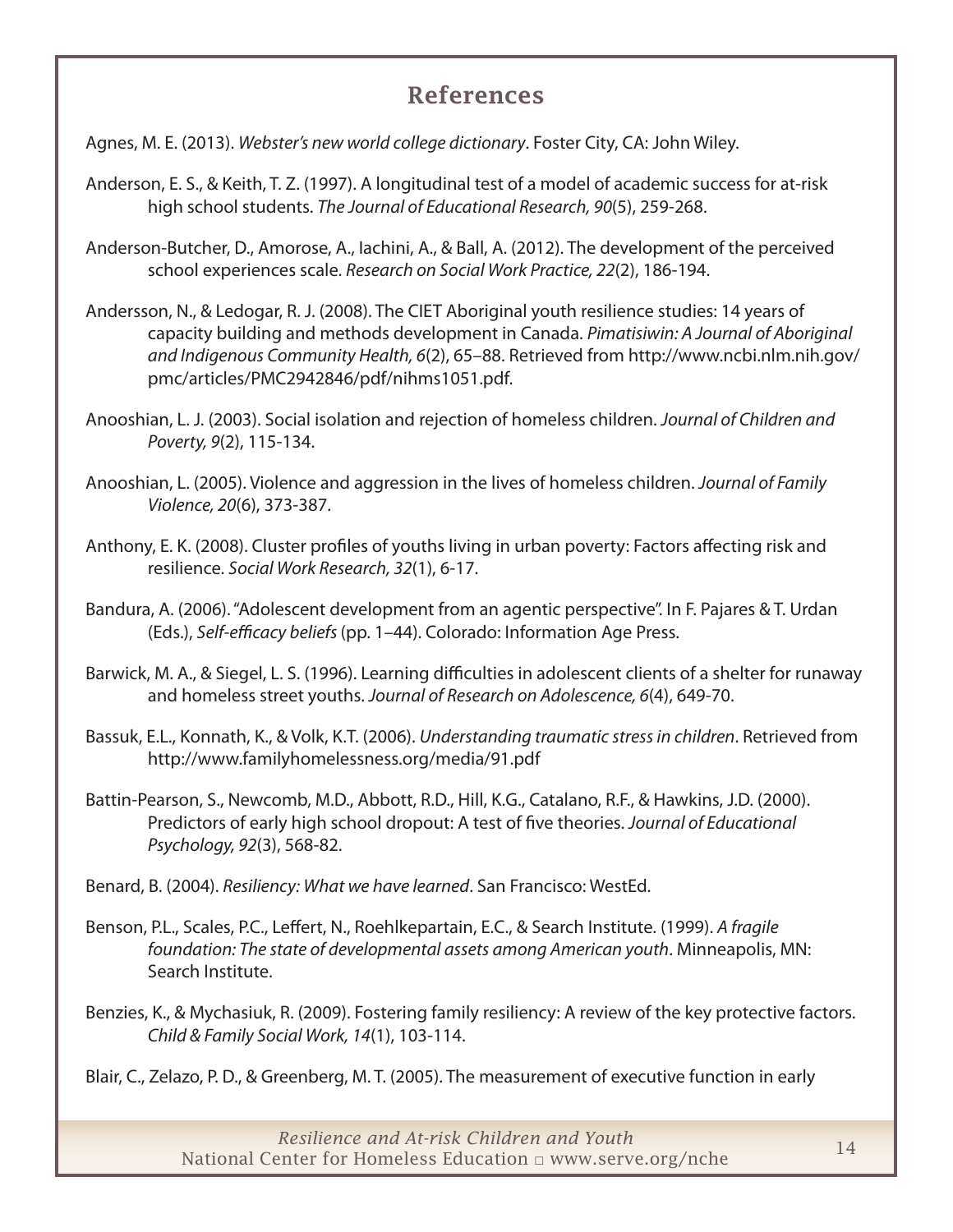childhood. *Developmental Neuropsychology, 28*(2), 561-571.

- Bowen, N. K., Lee, J-S., & Weller, B. E. (2007). Social environmental risk and protection: A typology with implications for practice in elementary schools. Children & Schools, 29(4), 229–242. Retrieved from [http://www.ncbi.nlm.nih.gov/pmc/articles/PMC3119897/pdf/nihms297650.pdf](http://www.ncbi.nlm.nih.gov/pmc/articles/PMC3119897/pdf/nihms297650.pdf )
- Bradley, R., & Corwyn, R. (2005). Productive activity and prevention of behavior problems. *Developmental Psychology, 41*(1), 89–98.
- Brendtro, L., & Larson. S. (2006). *The resilience revolution*. Bloomington, IN: National Educational Service.
- Brendtro, L.K., Brokenleg, M., & Van Bockern, S. (2005). The circle of courage and positive psychology. *Reclaiming Children & Youth, 14*(3), 130-136.
- Brooks, J.E. (2006). Strengthening resilience in children and youths: Maximizing opportunities through the schools. *Children & Schools, 28*(2), 69-76.
- Brooks-Gunn, J., Duncan, G., & Aber, L. (1997). *Neighborhood poverty: Context and consequences for children* (Vol. 1). New York: Russell Sage Foundation.

Bryk, A. S. (2010). Organizing schools for improvement. *Phi Delta Kappan, 91*(7), 23-30.

- Buckner, J. (2012). Educational research on homeless and housed children living in poverty: Comments on Masten, Fantuzzo, Herber, and Voight. *Educational Researcher, 41*(9), 403-407.
- Buckner, J.C., Mezzacappa, E., & Beardslee, W.R. (2003). Characteristics of resilient youth living in poverty: The role of self-regulatory processes. *Development and Psychopathology, 15*, 139– 162.
- Buckner J.C., Mezzacappa E., & Beardslee W.R. (2008). Self-regulation and its relation to adaptive functioning in low income youths. *American Journal of Orthopsychiatry, 79*(1), 19-30.
- Buckner, J.C., Bassuk, E.L., Weinreb, L.F., & Brooks, M.G. (1999). Homelessness and its relation to the mental health and behavior of low-income school-age children. *Developmental Psychology, 35*(1), 246-57.
- Buckner, J., Mezzacappa, E., & Beardslee, W. (2009). Self-regulation and its relation to adaptive functioning in low income youth. *American Journal of Orthopsychiatry, 79*(1), 19–30.
- Burt, Martha R. (2002). *Evaluation of Continuums of Care for homeless people: Final report*. Washington, DC: Urban Institute. Retrieved from [http://www.urban.org/publications/310553.html.](http://www.urban.org/publications/310553.html)
- Burt, M. R., Pollack, D., Sosland, A., Mikelson, K. S., Drapa, E., Greenwalt, K., et al. (2002). Evaluation of continuums of care for homeless people. Washington, D.C.: The Urban Institute. Retrieved from [http://www.huduser.org/publications/pdf/continuums\\_of\\_care.pdf.](http://www.huduser.org/publications/pdf/continuums_of_care.pdf)

Catalano, R. F. , Berglund, M. L., Ryan, J. A. M., Lonczak, H. S.,& Hawkins, J. D. (2002). Positive youth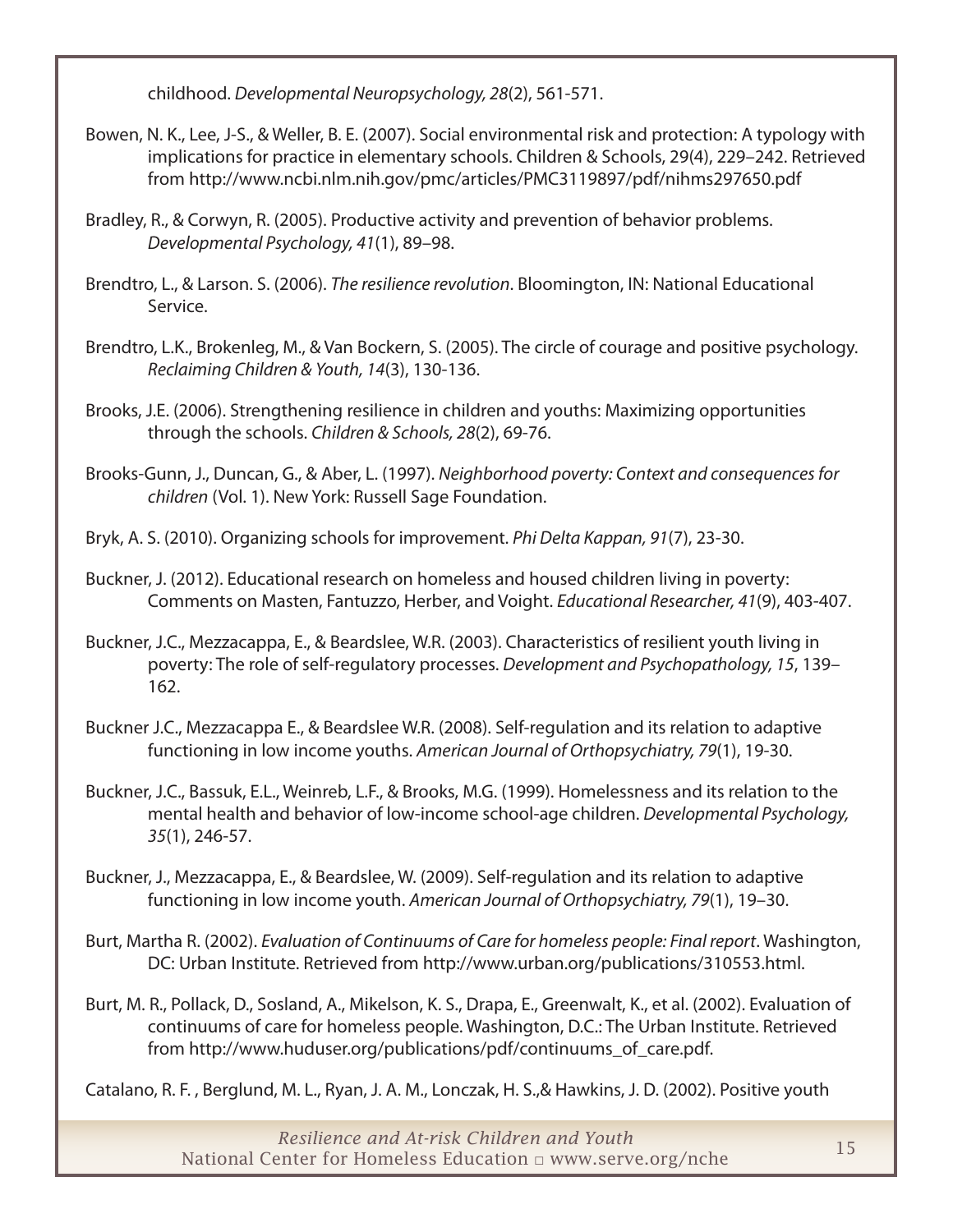development in the United States: Research findings on evaluations of positive youth development programs. *Prevention Treatment, 5*(1), 1-111.

- Cicchetti, D. (2010). Resilience under conditions of extreme stress: a multilevel perspective. *World Psychiatry, 9*(3), 145-54.
- Cicchetti, D., & Curtis, W. J. (2007). Special issue: A multi-level approach to resilience. *Development and Psychopathology, 19*(3), 627–955.
- Coie, J.D., Watt, N.F., West, S.G., Hawkins, J.D., Asarnow, J.R., Markman, H.J., et al. (1993). The science of prevention: A conceptual framework and some directions for a national research program. *American Psychologist, 48*(10), 1013-22.
- Condly, S.J. (2006). Resilience in children: A review of literature with implications for education. *Urban Education, 41*(3) 211-236.
- Cooper, C., & Crosnoe, R. (2007). The engagement in schooling of economically disadvantaged parents and children. *Youth & Society, 38*(3), 372-391.
- Crosnoe, R., Erickson, K. G., & Dornbusch, S. M. (2002). Protective functions of family relationships and school factors on the deviant behavior of adolescent boys and girls: Reducing the impact of risky friendships. *Youth & Society, 33*(4), 515-544.
- Cuthrell, K., Stapleton, J., & Ledford, C. (2010). Examining the culture of poverty: Promising practices. *Preventing School Failure, 54*(2), 104-110.
- Cutuli, J.J., Herbers, J.E., Lafavor, T.L., & Masten, A.S. (2008). Promoting competence and resilience in the school context. *Professional School Counseling, 12*(2), 76-84.
- Dashora, P., Erdem, G., & Slesnick, N. (2011). Better to bend than to break: Coping strategies utilized by substance-abusing homeless youth. *Journal of Health Psychology, 16*(1), 158-168.
- D'Imperio, R.L., Dubow, E.F., & Ippolito, M.F. (2000). Resilient and stress-affected adolescents in an urban setting. *Journal of Clinical Child Psychology, 29*(1), 129-42.
- Dishion, T.J., & Connell, A. (2006). Adolescents' Resilience as a Self-Regulatory Process. *Annals of the New York Academy of Sciences, 1094*(1), 125-138.
- Doll, B., Jones, K., Osborn, A., Dooley, K., & Turner, A. (2011). The promise and the caution of resilience models for schools. *Psychology in the Schools, 48*(7), 652-659.
- Eccles, J. S., Wong, C. A., Peck, S. C., & Motivation. (2006). Ethnicity as a social context for the development of African-American adolescents. *Journal of School Psychology, 44*(5), 407-426.
- Feder A., Nestler E.J., & Charney D.S. (2009). Psychobiology and molecular genetics of resilience. *Nature Reviews Neuroscience, 10*(6), 446-457.
- Fergus, S., & Zimmerman, M. A. (2005). Adolescent resilience: A framework for understanding healthy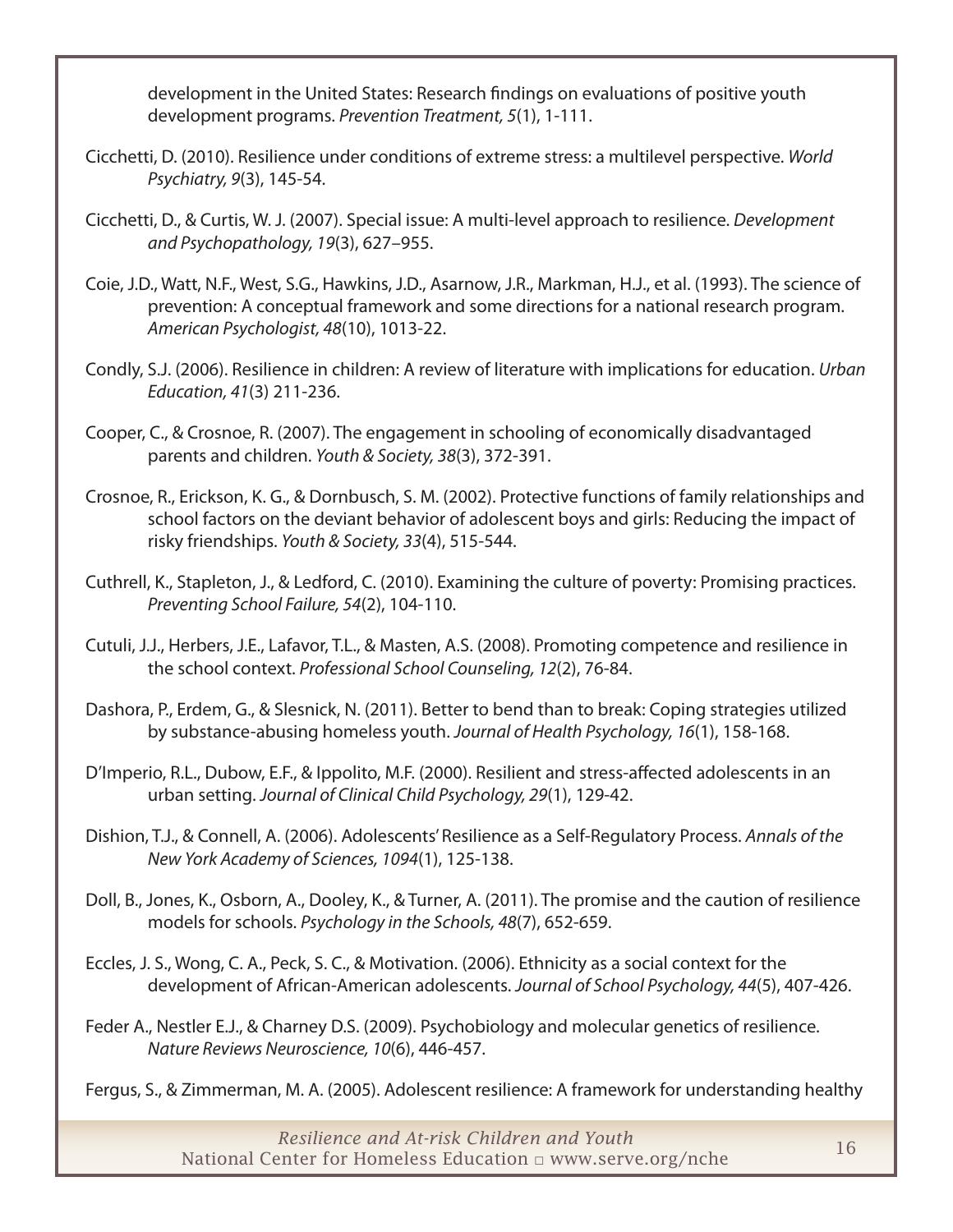development in the face of risk. *Annual Review of Public Health, 26*(1), 399-419.

- Flouri, E., Tzavidis, N., & Kallis, C. (2010). Adverse life events, area socioeconomic disadvantage, and psychopathology and resilience in young children: The importance of risk factors' accumulation and protective factors' specificity. *European Child Adolescent Psychiatry, 19*(6), 535–546.
- Fraser, M.W., & Terzian, M.A. (2005). Risk and resilience in child development: Practice principles and strategies. In G. P. Mallon & P. McCartt Hess (Eds.), *Handbook of children, youth, and family services: Practice, policies, and programs* (pp. 55–71). New York: Columbia University Press.
- Fraser, Galinsky, & Richman. (1999). Risk, protection, and resilience: Towards a conceptual framework for social work practice. *Social Work Research, 23*(3), 131-144.
- Glennie, E.J. (2010). Coping and Resilience. In Rosen, Glennie, Dalton, Lennin, & Boswick (Eds.), *Noncognitive skills in the classroom: New perspectives on educational research*. Research Triangle Park, NC: RTI International. Retrieved from [http://www.rti.org/pubs/bk-0004-1009](http://www.rti.org/pubs/bk-0004-1009-rosen.pdf) [rosen.pdf](http://www.rti.org/pubs/bk-0004-1009-rosen.pdf)
- Greenberg, M.T. (2006). Promoting resilience in children and youth: Preventive interventions and their interface with neuroscience. *Annals of the New York Academy of Sciences, 1094*(1), 139- 150.
- Gutman, L.M., Sameroff, A.J., & Eccles, J.S. (2002). The academic achievement of African American students during early adolescence: an examination of multiple risk, promotive, and protective factors. *American Journal of Community Psychology, 30*(3), 367-99.
- Haber, M., and Toro, P.A. (2004). Homelessness among families, children and adolescents: An ecological-developmental perspective. *Clinical Child and Family Psychology Review, 7*(3), 123- 164.
- Hallett, R. E. (2010). Homeless: How residential instability complicates students' lives. *About Campus, 15*(3), 11-16.
- Hopper, Bassuk, & Olivet, (2010). Shelter from the Storm: Trauma-Informed Care in Homelessness Service Settings. *The Open Health Services and Policy Journal, 3*, 80-100.
- Hyman, S., Aubry, T., & Klodawsky, F. (2011). Resilient educational outcomes: participation in school by youth with histories of homelessness. *Youth & Society, 43*(1) 253–273.
- Jenson, J.M., & Fraser, M.W. (2006). A risk and resilience framework for child, youth, and family policy. In J. M. Jenson and M. W. Fraser (Eds.), *Social policy for children and families: A risk and resilience perspective*. (pp. 1–18). Thousand Oaks, CA: Sage.
- Jozefowicz-Simbeni, D.M.H. & Allen-Meares, P. (2002, April). Poverty and schools: Intervention and resource building through school-linked services. *Children & Schools, 24*(2), 123-136.
- Kanevsky, L., Corke, M., & Frangkiser, L. (2008). The academic resilience and psychosocial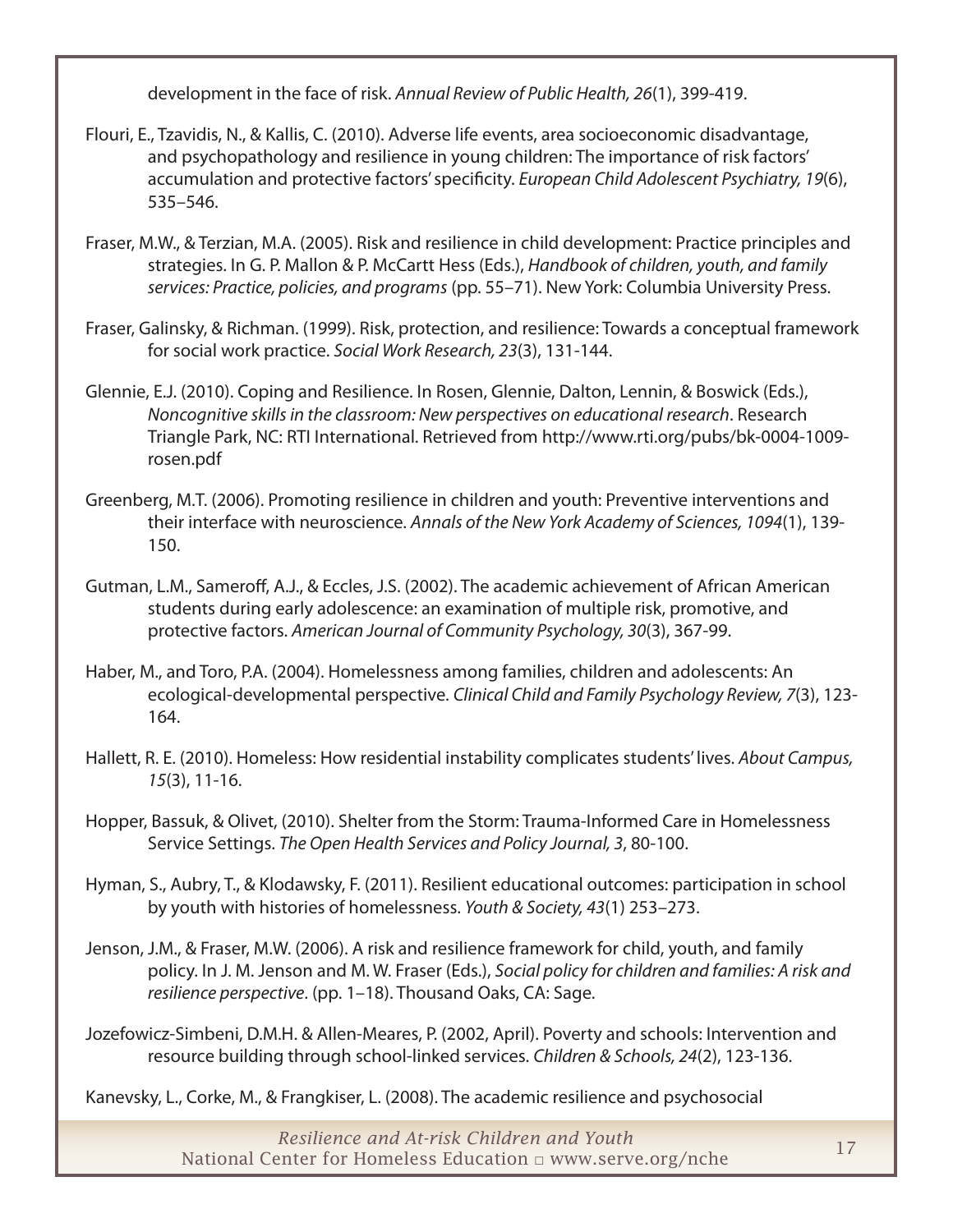characteristics of inner-city english learners in a museum-based school program. *Education and Urban Society, 40*(4), 452-475.

- Karoly, P. (1993). Mechanisms of self-regulation: A systems view. *Annual Review of Psychology, 44*, 23- 51.
- Kelly, K., & Caputo, T. (2007). Health and street/homeless youth. *Journal of Health Psychology, 12*(5), 726–736.
- Kia-Keating, M., Dowdy, E., Morgan, M.L., & Noam, G.G. (2011). Protecting and promoting: An integrative conceptual model for healthy development of adolescents. *Journal of Adolescent Health, 48*(3), 220–228.
- Kidd, S., & Shahar, G. (2008). Resilience in homeless youth: the key role of self-esteem. *The American Journal of Orthopsychiatry, 78*(2), 163-72.
- Klaw, E.L., Rhodes, J.E., & Fitzgerald, L.F. (2003). Natural mentors in the lives of African American adolescent mothers: tracking relationships over time. *Journal of Youth and Adolescence, 32*(3) 223-232.
- Klem, A.M., & Connell, J.P. (2004). Relationships matter: Linking teacher support to student engagement and achievement. *Journal of School Health, 74*(7), 262-273.
- Lester, B.M., Masten, A.S., & McEwen, B.S. (2006). Preface. *Annals of the New York Academy of Sciences, 1094*(1).
- Long, J.F., Monoi, K., Harper, B., Knoblauch, D., & Murphy, P.K. (2007). Academic motivation and achievement among urban adolescents. *Urban Education, 42*(3), 196-222.
- Levy, A. J., & Wall, J. C. (2000). Children who have witnessed community homicide: Incorporating risk and resilience in clinical work. Families in Society: *The Journal of Contemporary Human Services, 81*(4), 402-411.
- Luthar, S. S. (2006). Resilience in development: A synthesis of research across five decades. In D. Cicchetti & D. J. Cohen (Eds.), *Developmental psychopathology: Vol. 3, Risk, disorder, and adaptation* (2nd ed., pp. 739–795). New York: Wiley.
- Luthar, S.S., Cicchetti, D., & Becker, B. (2000). The construct of resilience: A critical evaluation and guidelines for future work. *Child Development, 71*(3), 543–562.
- Luthar, S.S., Sawyer, J.A., & Brown, P.J. (2006). Conceptual Issues in Studies of Resilience: Past, Present, and Future Research. *Annals of the New York Academy of Sciences, 1094*(1), 105-115.
- Luthar, S.S., & Ziegler, E. (1991). Vulnerability and competence: A review of research on resilience in childhood. *American Journal of Orthopsychiatry, 61*(1), 7-22.
- MacLean, M.G., Paradise, M.J., & Cauce, A.M. (1999). Substance use and psychological adjustment in homeless adolescents: A test of three models. *American Journal of Community Psychology,*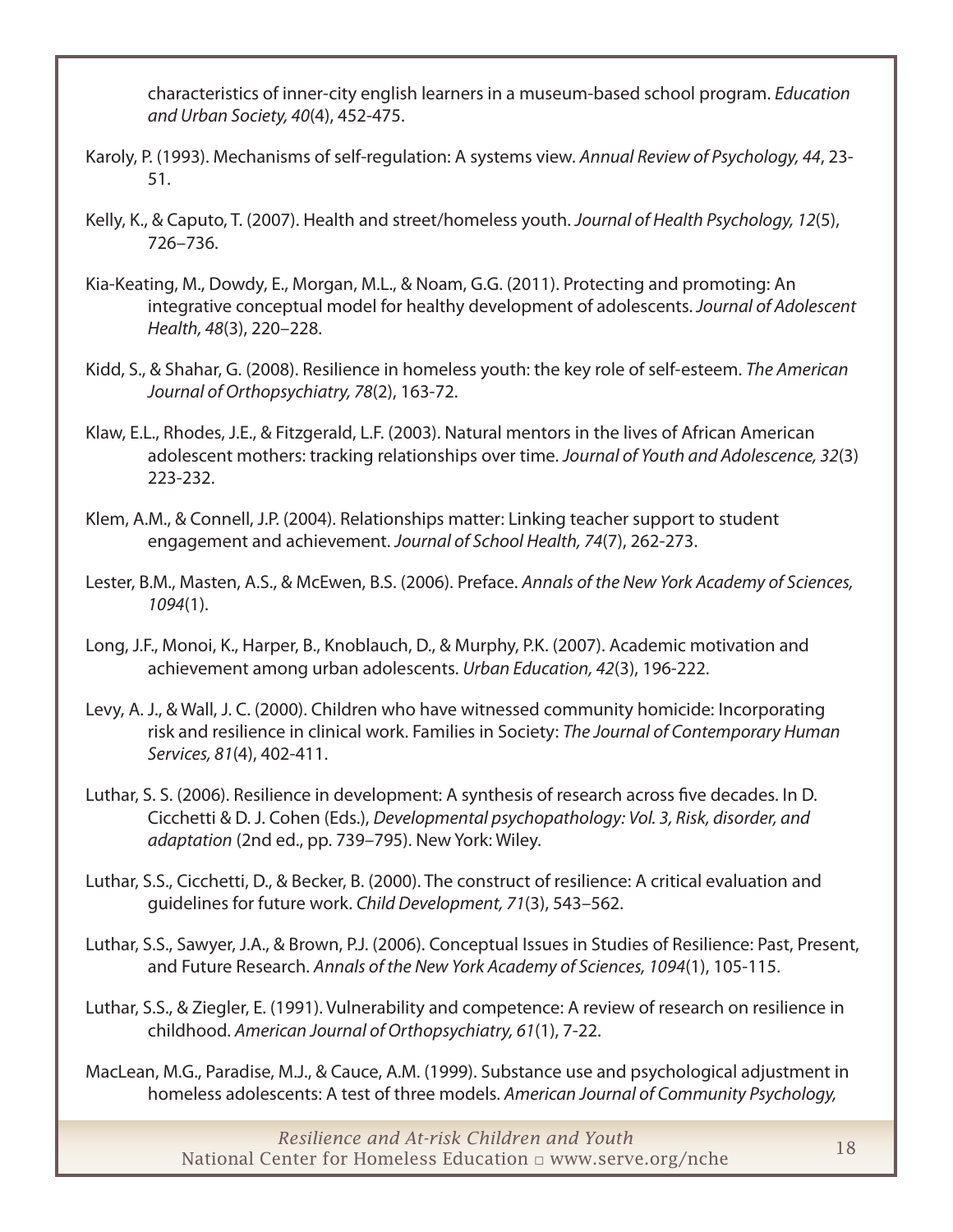*27*(3), 405-27.

- Masten, A.S. (1989). Resilience in development: implications of the study of successful adaptation for developmental psychopathology. In D. Cicchetti, (Ed.), *The Emergence of a Discipline: Rochester Symposium on Developmental Psychopathology, Volume 1* (pp. 261–294). Hillsdale, NJ: Lawrence Erlbaum Associates.
- Masten, A.S. (2001) Ordinary magic: Resilience processes in development. *American Psychologist, 56*(3), 227–238;
- Masten, A.S. (2004). Regulatory processes, risk and resilience in adolescent development. *Annals of the New York Academy of Sciences, 1094*(1), 310–319.
- Masten, A.S. (2006). Developmental psychopathology: Pathways to the future. *International Journal of Behavioral Development, 30*(1), 47-54.
- Masten, A. S. (2007). Resilience in developing systems: Progress and promise as the fourth wave rises. *Development and Psychopathology, 19*(3), 921-930.
- Masten, A. S. (2011). Resilience in children threatened by extreme adversity: Frameworks for research, practice, and translational synergy. *Development and Psychopathology, 23*(2), 493-506.
- Masten, A. S., Burt, K., & Coatsworth, J. D. (2006). Competence and psychopathology. In D. Cicchetti & D. Cohen (Eds.), *Developmental psychopathology, Volume 3, Risk, disorder and psychopathology* (2nd ed.) (pp. 696-738). New York: Wiley.
- Masten, A.S. & Coatsworth, J.D. (1998). The development of competence in favorable and unfavorable environments: lessons from research on successful children. *American Psychology, 53*(2), 205–220.
- Masten, A.S., & Obradović, J. (2006). Competence and resilience in development. *Annals of the New York Academy of Sciences, 1094*(1), 13-27.
- McFarlane, J. M., Groff, J. Y., O'Brien, J. A., & Wilson, K. Behaviors of children who are exposed and not exposed to intimate partner violence: An analysis of 330 Black, White, and Hispanic children. *Pediatrics, 112*(3), 202–207.
- McNeely, C. A., Nonnemaker, J. M. and Blum, R. W. (2002). Promoting school connectedness: Evidence from the National Longitudinal Study of Adolescent Health. *Journal of School Health, 72*(4), 138–146.
- Miller, P. (2009). Leadership and collaboration for homeless students: Examining community perceptions. *Urban Review, 41*(3), 222–250.
- Minnard, C. V. (2002). A strong building: Foundation of protective factors in schools. *Children & Schools, 24*(4), 233-46.
- Nasir, N. S., Jones, A., & McLaughlin, M. W. (2011). School connectedness for students in low-income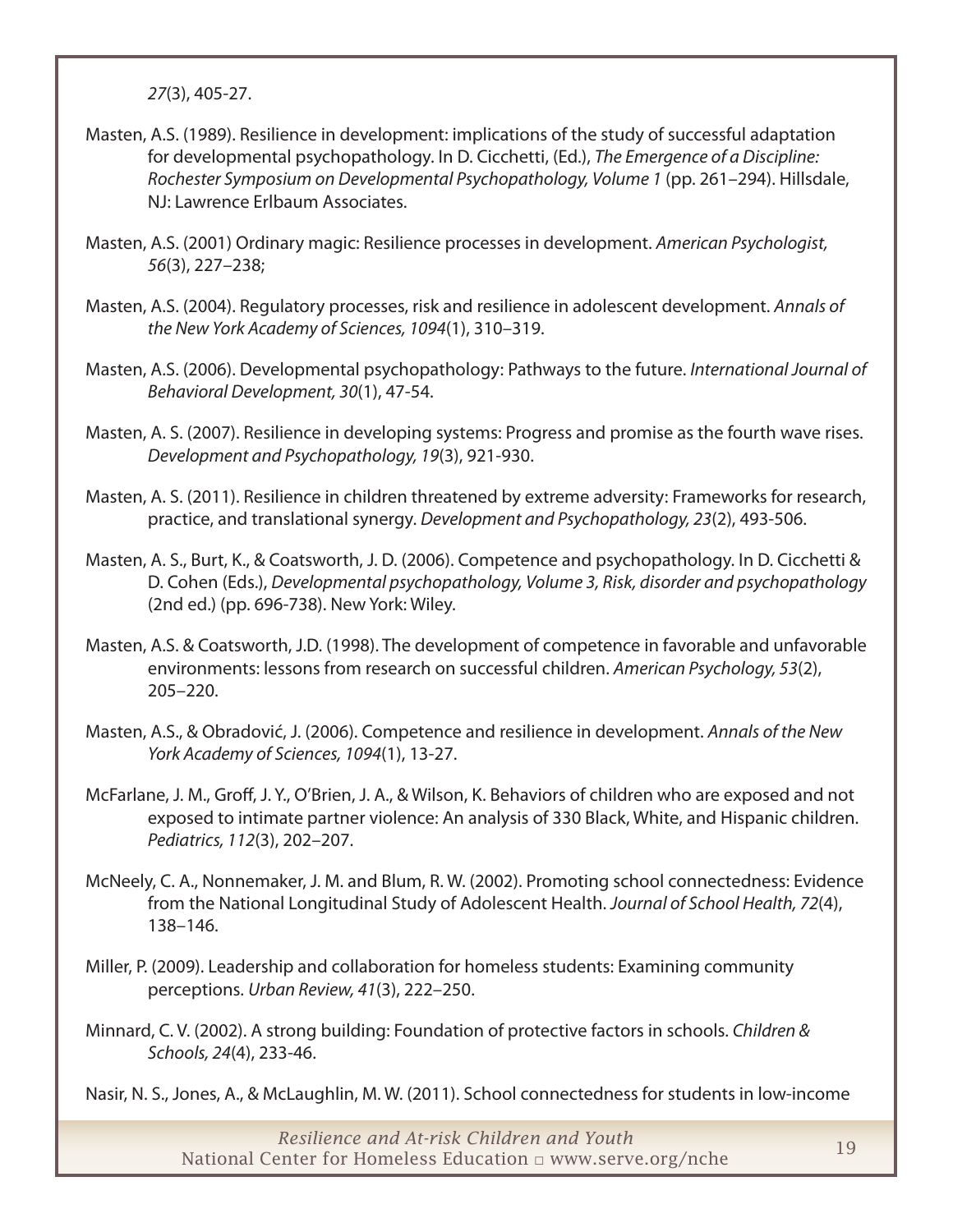urban high schools. *Teachers College Record, 113*(8), 1755-1793.

- National Center for Homeless Education. (2012). *Education for Homeless Children and Youths Program: Analysis of 2010-2011 Federal Data Collection and Three-Year Comparison*. Retrieved from [http://center.serve.org/nche/downloads/data\\_comp\\_0909-1011.pdf](http://center.serve.org/nche/downloads/data_comp_0909-1011.pdf).
- National Coalition for the Homelessness. (N.D.). *How you can help end homelessness*. Retrieved from [http://www.nationalhomeless.org/want\\_to\\_help/index.html](http://www.nationalhomeless.org/want_to_help/index.html)
- National Scientific Council on the Developing Child. (2004). *Young children develop in an environment of relationships. Working Paper No. 1*. Retrieved from <http://www.developingchild.net>
- Obradović, H., Burt, K.B., and Masten, A.S. (2006). Pathways of Adaptation from Adolescence to Young Adulthood: Antecedents and Correlates. *Annals of the New York Academy of Sciences, 1094*(1), 340-344.
- Obradović, J., Long, J. D., Cutuli, J. J., Chan, C-K., Hinz, E., Heistad, D., & Masten, A. S. (2009). Academic achievement of homeless and highly mobile children in an urban school district: Longitudinal evidence on risk, growth, and resilience. *Development and Pscyhology, 21*(2), 493–518.
- Olivet, J., Paquette, K., Hanson, J, & Bassuk, E. (2010). The future of homeless services: An introduction. *The Open Health Services and Policy Journal, 3*, 30-33.
- Pianta, R. C., & Walsh, D. J. (1998). Applying the Construct of Resilience in Schools: Cautions from a Developmental Systems Perspective. *School Psychology Review, 27*(3), 407-17.
- Rafferty, Y., Shinn, M., & Weitzman, B. (2004). Academic achievement among formerly homeless adolescents and their continuously housed peers. *Journal of School Psychology, 42*, 179–99.
- Ratelle, C. F., Guay, F., Vallerand, R. J., Larose, S., & Senecal, C. (2007). Autonomous, controlled, and amotivated types of academic motivation: A person-oriented analysis. *Journal of Educational Psychology, 99*(4), 734-746.
- Reed-Victor, E. (2008). *Resilience: Strengthening relationships, fostering hope*. Retrieved from [http://](http://education.wm.edu/centers/hope/publications/infobriefs/documents/resili.pdf) [education.wm.edu/centers/hope/publications/infobriefs/documents/resili.pdf.](http://education.wm.edu/centers/hope/publications/infobriefs/documents/resili.pdf)
- Resnick, M.D., & Taliaferro, L.A. (2012). Resilience. In B. Brown & M. Prinstein (Eds.), *Encyclopedia of adolescence* (pp. 299-306). San Diego, CA: Academic Press.
- Rhodes J.E. & Dubois D.L. (2006). Understanding and facilitating the youth mentoring movement. *Social Policy Report, 20*(3), 3–19.
- Rimm-Kaufman, S. (2012). *Improving students' relationships with teachers to provide essential supports to learning*. Retrieved from<http://www.apa.org/education/k12/relationships.aspx>
- Romeo, R.D. & McEwen, B.S (2006). Stress and the adolescent brain. *Annals of the New York Academy of Sciences, 1094*(1), 202-214.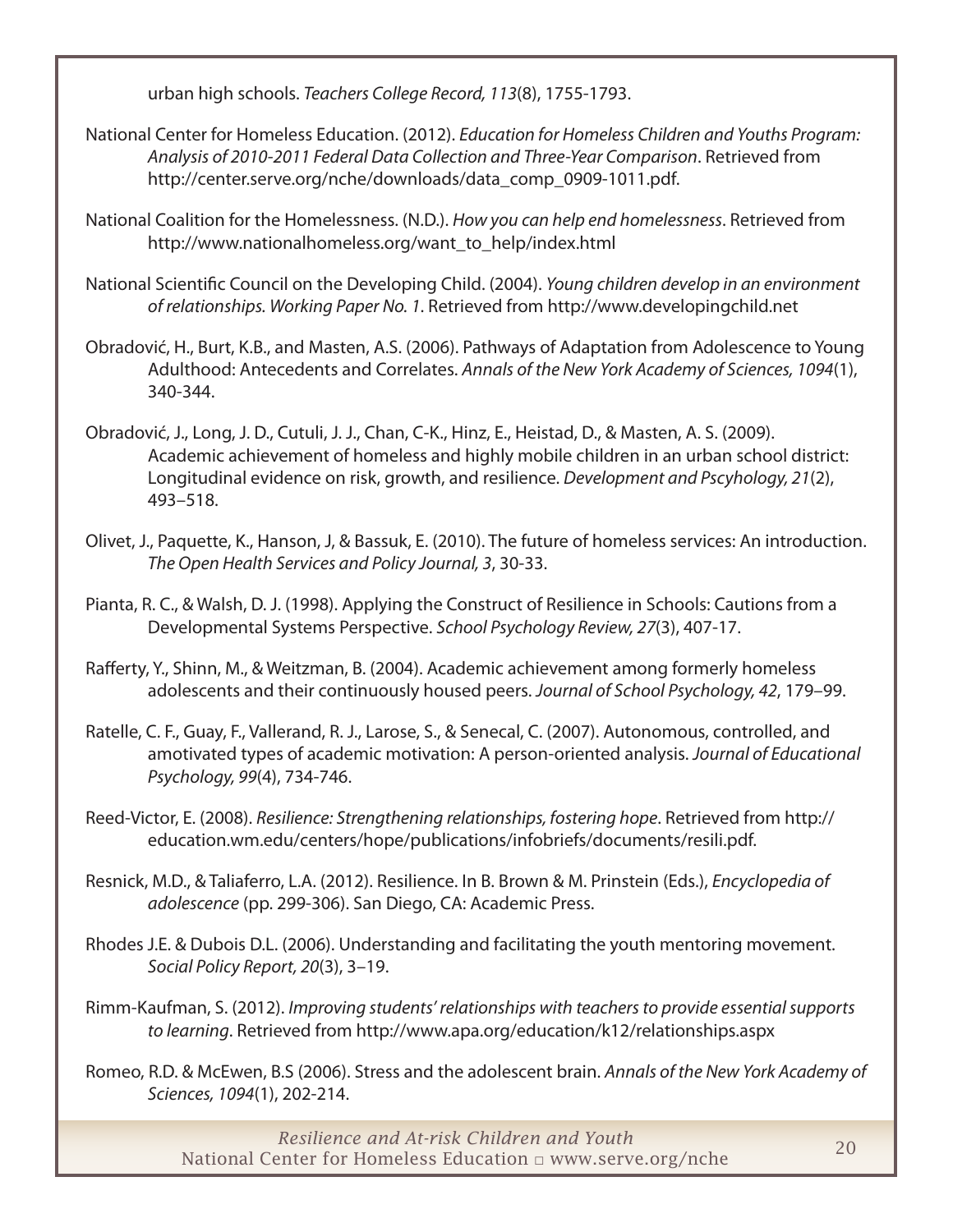- Rosen, J.A., Glennie, E.J., Dalton, B.W., Lennon, J.M., & Bozick, R.N. (2010). *Noncognitive skills in the classroom: New perspectives on educational research*. Retrieved from [http://www.rti.org/pubs/](http://www.rti.org/pubs/bk-0004-1009-rosen.pdf) [bk-0004-1009-rosen.pdf](http://www.rti.org/pubs/bk-0004-1009-rosen.pdf)
- Roth, J.L., & Brooks-Gunn J. (2003). What exactly is a youth development program? Answers from research and practice. *Applied Developmental Science, 7*(2), 94–111.
- Rutter, M. (1979). Protective factors in children's responses to stress and disadvantage. In M. W. Kent & J. E. Rolf (Eds.), *Primary prevention in psychopathology. Vol. 8: Social competence in children* (pp. 49–74). Hanover, NH: University Press of New England.
- Rutter, M. (1981). Stress, coping and development: some issues and some questions. *Journal of Child Psychology and Psychiatry and Allied Disciplines 22*(4), 323–356.
- Rutter, M. (1987). Psychosocial resilience and protective mechanisms. *American Journal of Orthopsychiatry, 57*(3), 316–331.
- Rutter, M. (2006). Implications of resilience concepts for scientific understanding. *Annals of the New York Academy of Sciences, 1094*(1), 1-12.
- Saewyc, E., Wang, N., Chittenden, M., Murphy, A., & The McCreary Centre Society (2006). *Building resilience in vulnerable youth*. Retrieved from [http://www.mcs.bc.ca/pdf/vulnerable\\_youth\\_](http://www.mcs.bc.ca/pdf/vulnerable_youth_report.pdf) [report.pdf](http://www.mcs.bc.ca/pdf/vulnerable_youth_report.pdf)
- Sameroff, A.J. (1999). Ecological perspectives on developmental risk. In J. D. Osofsky & H. E. Fitzgerald (Eds.), *WAIMH handbook of infant mental health: Vol. 4. Infant mental health groups at risk* (pp. 223–248). New York: Wiley.
- Sameroff & Gutman, 2004. Contributions of risk research to the design of successful interventions. In P. Allen-Meares & M.W. Fraser (Eds.), *Intervention with children and adolescents: An interdisciplinary approach* (pp. 9-26). Boston: Allyn & Bacon.
- Sandler, I. (2001). Quality and ecology of adversity as common mechanisms of risk and resilience. *American Journal of Community Psychology, 29*(1), 19-61.
- Shinn, M., Schteingart, J.S., Williams, N.C., Carlin-Mathis, J., Bialo-Karagis, N., Becker-Klein, R., & Weitzman, B.C. (2008). Long-term associations of homelessness with children's well-being. *American Behavioral Scientist, 51*(6), 789-809.
- Slavin, R. A. (1994). `Whenever and wherever we choose'. *Phi Delta Kappan, 75*(8), 639.
- Small, S., & Memmo, M. (2004). Contemporary models of youth development and problem prevention: Toward an integration of terms, concepts, and models. F*amily Relations, 53*(1), 3-11.
- Smith, B. W., Dalen, J., Wiggins, K, Tooley, E., Christopher, P., & Bernard, J. (2008). The brief resilience scale: Assessing the ability to bounce back. *International Journal of Behavioral Medicine, 15*(3), 194–200.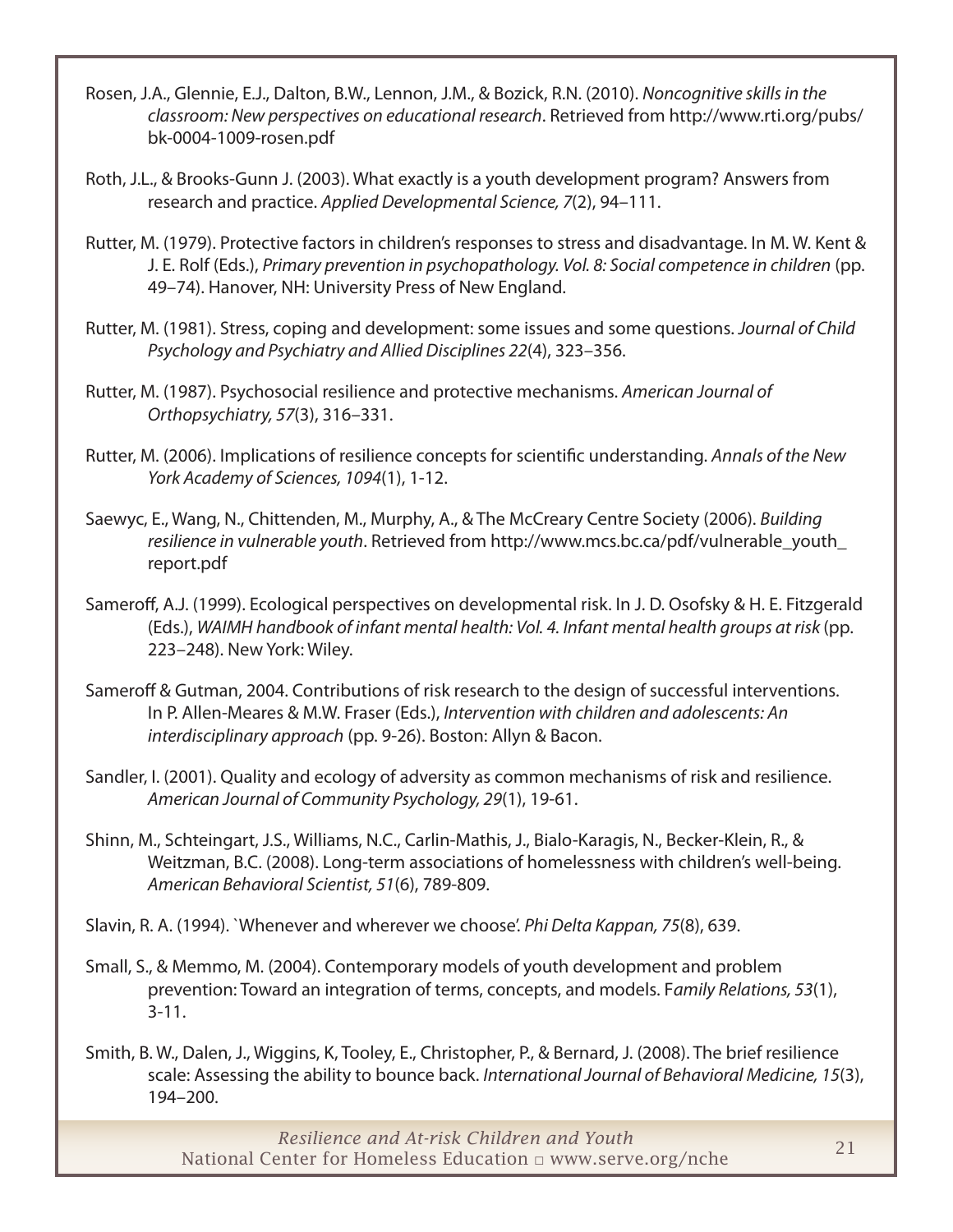- Sroufe, L. A., Egeland, B., Carlson, E., & Collins, A. (2005). *The development of the person: The Minnesota study of risk and adaptation from birth to adulthood*. New York City: The Guilford Press.
- Spera, C. (2005). A review of the relationship among parenting practices, parenting styles, and adolescent school achievement. *Educational Psychology Review, 17*(2), 125-146.
- Stewart, M., Reid, G., & Mangham, C. (1997). Fostering children's resilience. *Journal of Pediatric Nursing, 12*(1), 21-31.
- Strayhorn, J. (2002). Self-control: Theory and research. *Journal of American Academy of Child and Adolescent Psychiatry, 41*(1), 7–16.
- Taylor, S. E., & Stanton, A. L. (2007). Coping resources, coping processes, and mental health. *Annual Review of Clinical Psychology, 3*, 377–401.
- Trentacosta, C. J., Hyde, L. W., Shaw, D. B., Dishion, T. J., Gardner, F., & Wilson, M. (2008). The relations among cumulative risk, parenting, and behavior problems during early childhood. *Journal of Child Psychology and Psychiatry and Allied Disciplines, 49*(11), 1211–1219.
- Vohs, K., & Ciarocco, N. (2004). Interpersonal functioning requires self-regulation. In R. F. Baumeister & K. D. Vohs (Eds.), *Handbook of self-regulation, research, theory, and applications* (pp. 392–407). New York, NY: Guilford Press.
- Weissberg R.P., Kumpfer K.L., & Seligman, M.E.P. (2003). Prevention that works for children and youth: An introduction. *American Psychologist 58*(6-7) 425-432.
- Whitbeck, L.B., Hoyt, D.R., & Bao, W. (2000). Depressive symptoms and co-occurring depressive symptoms, substance abuse, and conduct problems among runaway and homeless adolescents. *Child Development, 21*(3), 721-732.
- Whitbeck, L.B., Hoyt, D.R., Johnson, K.D., & Xiaojin, C. (2007). Victimization and posttraumatic stress disorder among runaway and homeless adolescents. *Violence and Victims, 22*(6), 721-734.
- Wilson, D. S., & Csikszentmihalyi, M. (2007). Health and the ecology of altruism. In S.G. Post (Ed.), *The Science of Altruism and Health* (pp. 314−331). Oxford: Oxford University Press.
- Wright, M.O.D., & Masten, A.S. ( 2005). Resilience processes in development: fostering positive adaptation in the context of adversity. In S. Goldstein & R. Brooks, (Eds.) *Handbook of Resilience in Children* (pp. 17–37). New York: Kluwer Academic/Plenum.
- Zolkoski, S.M., & Bullock, L.M. (2012). Resilience in children and youth: A review. *Children and Youth Services Review, 34*(12), 2295-2303.